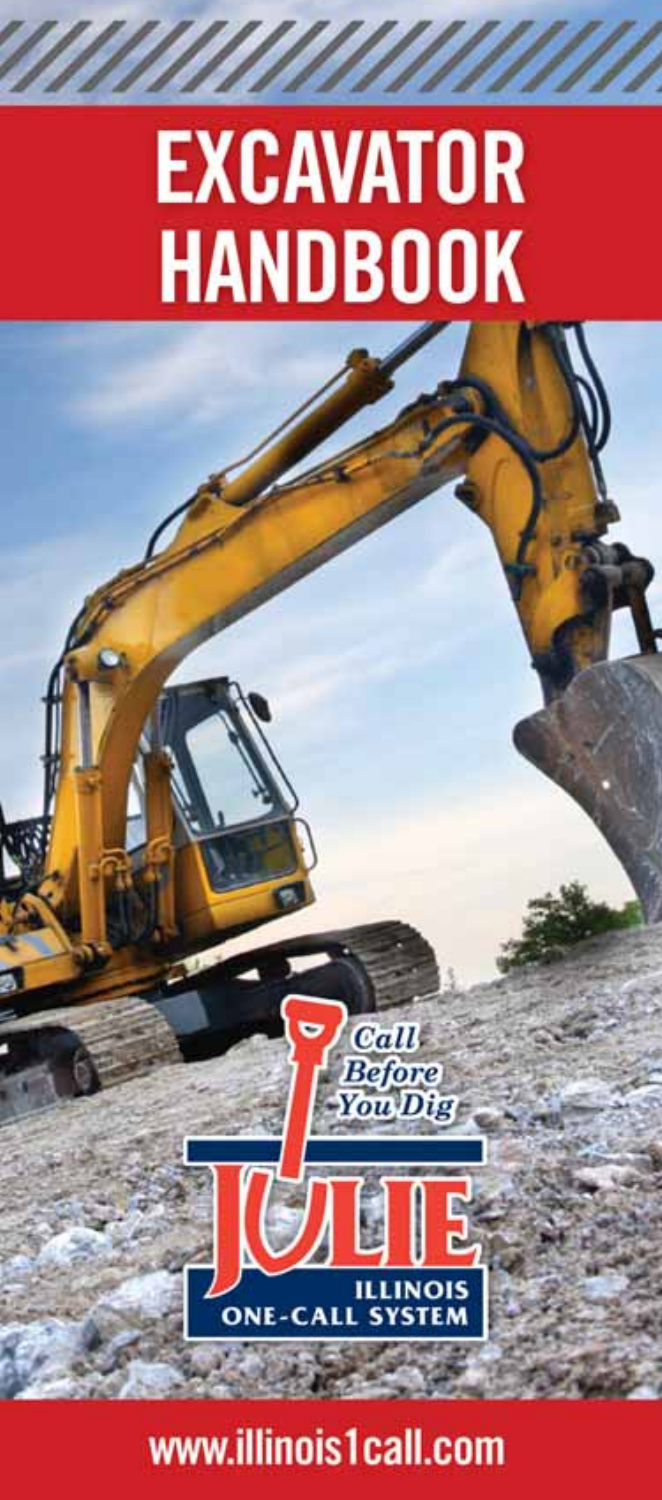## **PREFACE**

This document is intended for informational and reference purposes only. The handbook provides basic information on safe excavation practices and the protection of underground utility facilities in Illinois (outside the city of Chicago).

**This handbook is not a legal reference. It is not intended to be a full and complete statement of the law, nor of the excavators' duties and responsibilities when engaging in excavation work. Questions regarding the interpretation of the law should be directed to an attorney.**

The contents of this handbook, JULIE, Inc. policies and the state law are subject to change without notice. The print date of this handbook revision is November 2009.



It's Smart. It's Free. It's the Law. **www.illinois1call.com**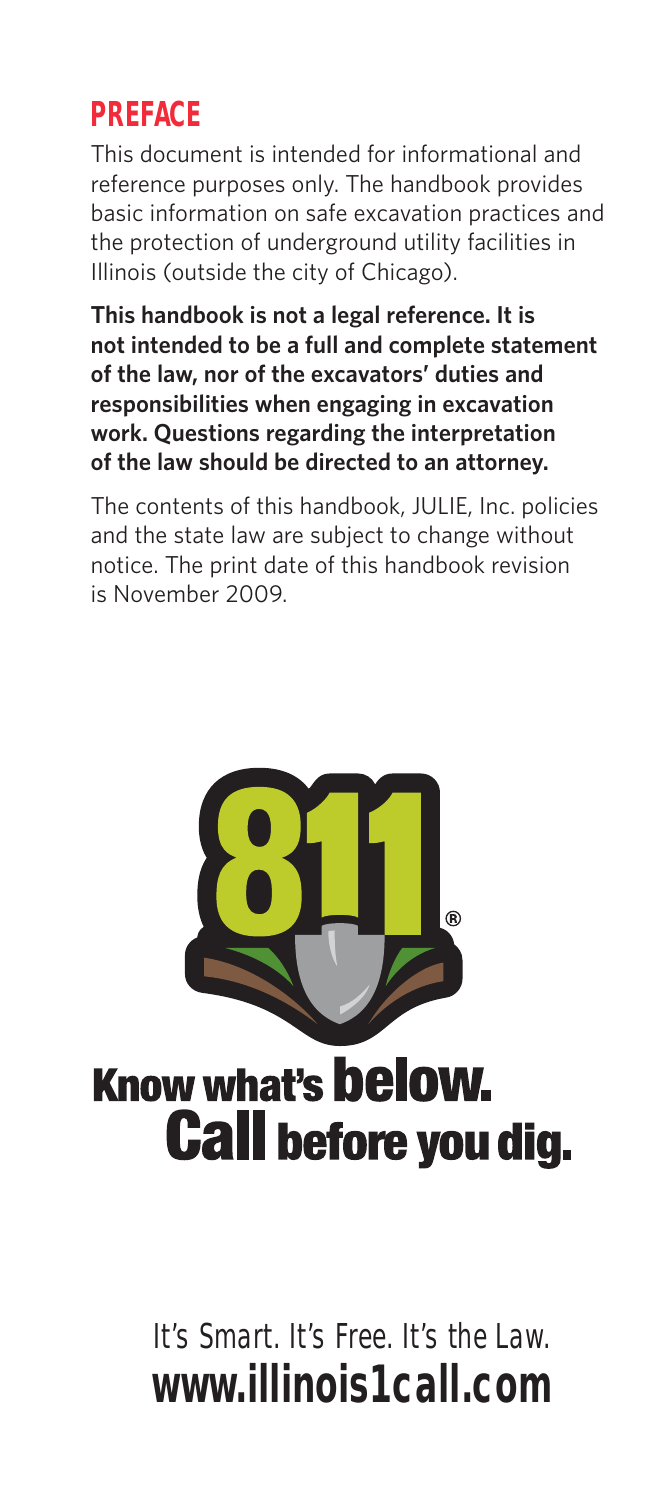## **EXCAVATOR HANDBOOK**

## **TABLE OF CONTENTS**

| Who and When to Call $\ldots \ldots \ldots \ldots \ldots \ldots$                      |  |
|---------------------------------------------------------------------------------------|--|
| Reasons to Contact Facility Owners Directly  3                                        |  |
|                                                                                       |  |
|                                                                                       |  |
|                                                                                       |  |
| Excavator Responsibilities 10                                                         |  |
| Save Time and White Line 10                                                           |  |
| Four Steps to Safety $\ldots \ldots \ldots \ldots \ldots \ldots \ldots \ldots \ldots$ |  |
| <b>Facility Owner Responsibilities 18</b>                                             |  |
|                                                                                       |  |
|                                                                                       |  |
| Damage Prevention Managers 19                                                         |  |
|                                                                                       |  |
|                                                                                       |  |
| JULIE Web site and Safety Materials 21                                                |  |
| <b>Frequently Asked Questions</b> 22                                                  |  |
| Illinois Underground Utility Facilities Damage                                        |  |
|                                                                                       |  |
|                                                                                       |  |

## **Mission Statement**

The mission of JULIE, Inc. is to provide Illinois excavators and underground utility facility owners with a continuously improving one-call message handling and delivery service for the safety and protection of underground facilities and those individuals who work or live near such facilities. To guide the corporation's operations toward the fulfillment of the mission, JULIE, Inc., espouses quality, affordability, customer service and a conducive work environment as guiding principles/values for the organization.

#### **JULIE, Inc. 3275 Executive Drive • Joliet, IL 60431 www.illinois1call.com**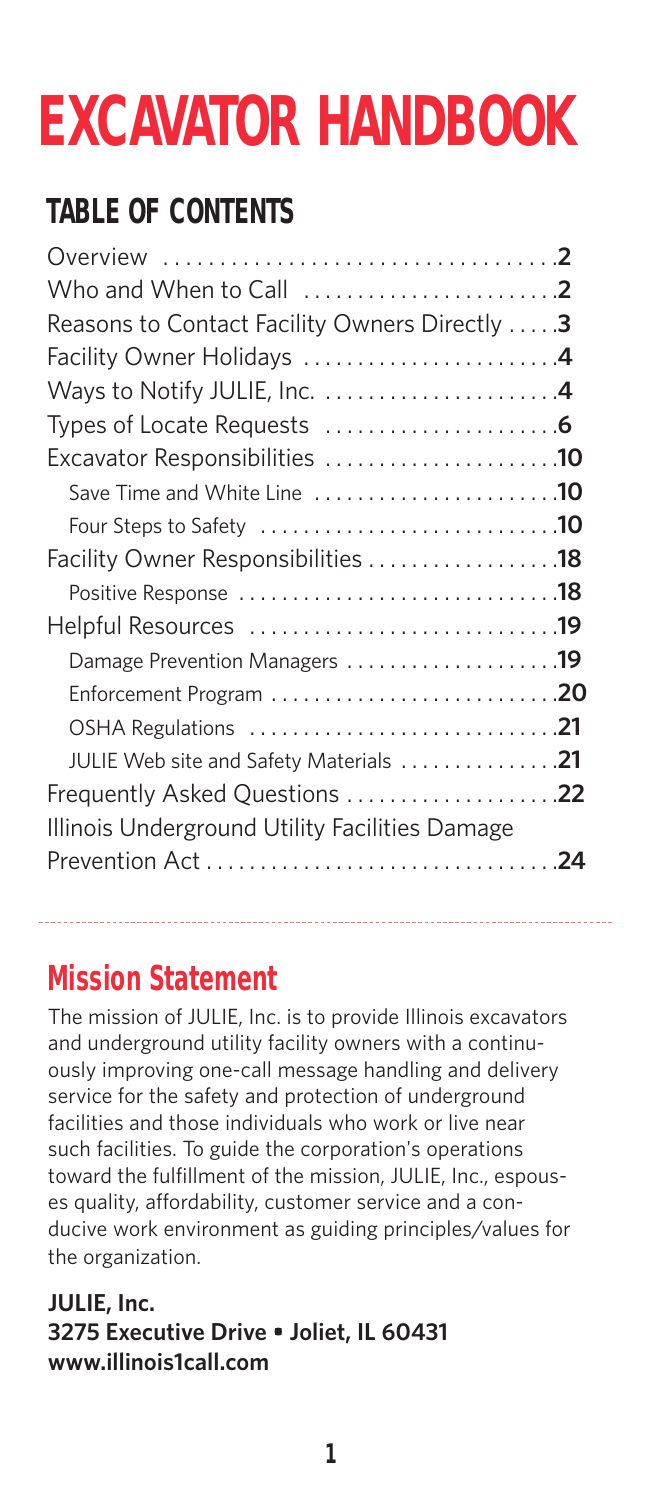### **OVERVIEW**

With more than 1,770 members, Joint Utility Locating Information for Excavators (JULIE, Inc.), also known as the "Illinois One-Call System" or "JULIE," is a not-for-profit organization that provides professional and non-professional (i.e. homeowners) excavators with a free service to contact for the locating and marking of underground utility facilities (by the owners and operators of those facilities). JULIE is funded by the member facility owners and operators.

JULIE, Inc. began operations on Aug. 1, 1974 in Will County and expanded its coverage to include all of Illinois as of Dec. 1, 1980 (except for the city of Chicago). In 1976, the JULIE system was accepted by the Illinois Commerce Commission as compliance with the one-call notification section of General Order 185 (available at www.illinois1call.com). The organization's annual call volume makes it one of the largest one-call centers in the nation.

## **WHO AND WHEN TO CALL**

JULIE, Inc. serves as a message handling, notification service for underground facility owners, taking information about planned excavations and distributing this information to its membership. It is then the responsibility of each facility owner to mark the location of their underground facilities at the excavation site or notify the excavator that they have no facilities in conflict with the proposed excavation. *JULIE, Inc. is a communications link and does not perform any type of locating or marking services.*

Illinois law requires anyone engaging in any type of excavation to provide advance notice to the underground facility owners and operators. This notice must be at least 48 hours/two working days prior to the start of excavation and the excavation must begin within 14 calendar days, including the day of the call.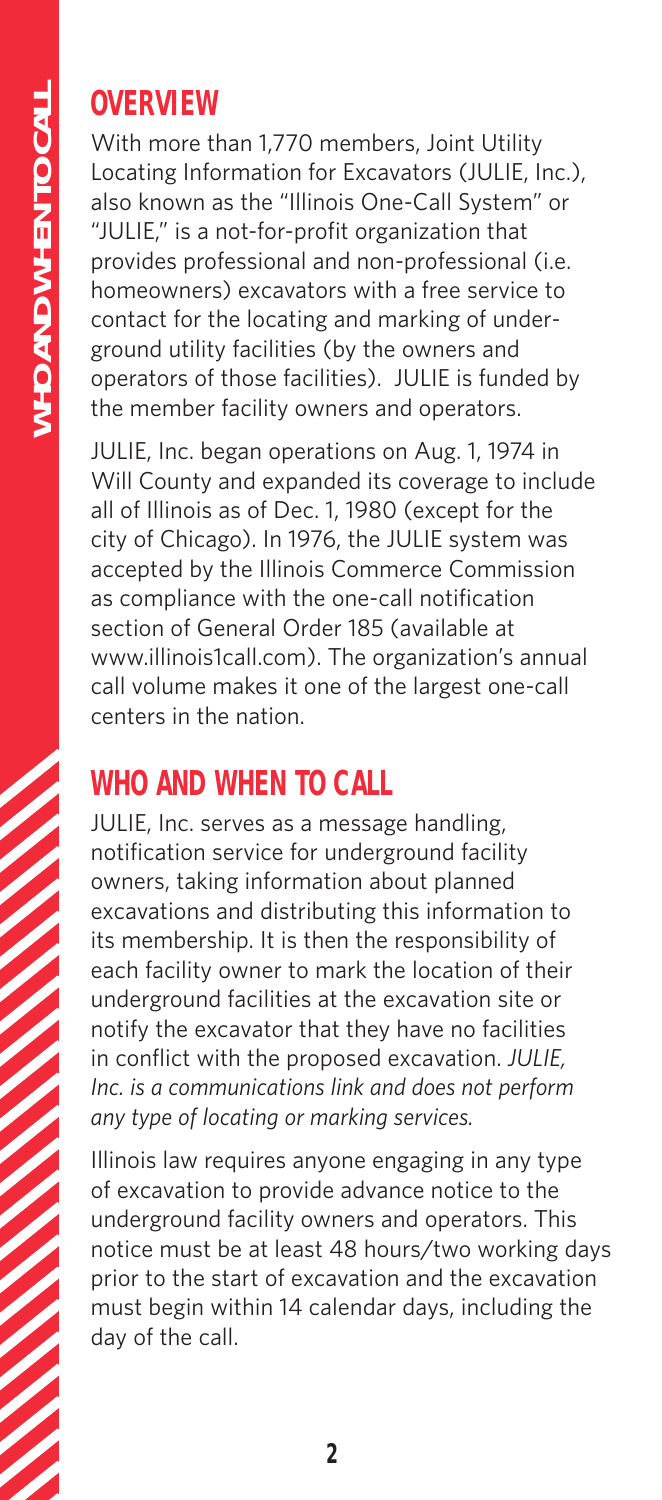JULIE, Inc.'s call center agents are available to receive and process locate requests 24 hours a day, 365 days a year. Requests may also be submitted via Remote Ticket Entry, E-Request and Fax-a-Locate. **Within the city limits of Chicago, excavators should contact DIGGER (Chicago Utility Alert Network) at 811 or 312-744-7000.** If excavating in other states, simply call 811 from within that state to reach the appropriate one-call notification system.

The Illinois Commerce Commission (ICC) is responsible for enforcement of the provisions in the Act. Visit www.illinois1call.com (Resources) for a link to the ICC or call 217-557-9882 for information about the process.

## **REASONS TO CONTACT FACILITY OWNERS DIRECTLY**

Facility owners and operators should be contacted directly for the following issues:

- **A.** To report damage to any type of facility (state law also requires excavators to notify JULIE, Inc.).
- **B.** To report any type of service outage or interruptions.
- **C.** To resolve any type of billing problems or claims issues.
- **D.** To request any type of facility removal or relocation (including meter removals prior to demolition of a building).
- **E.** To request a change in or initiation of any type of utility service.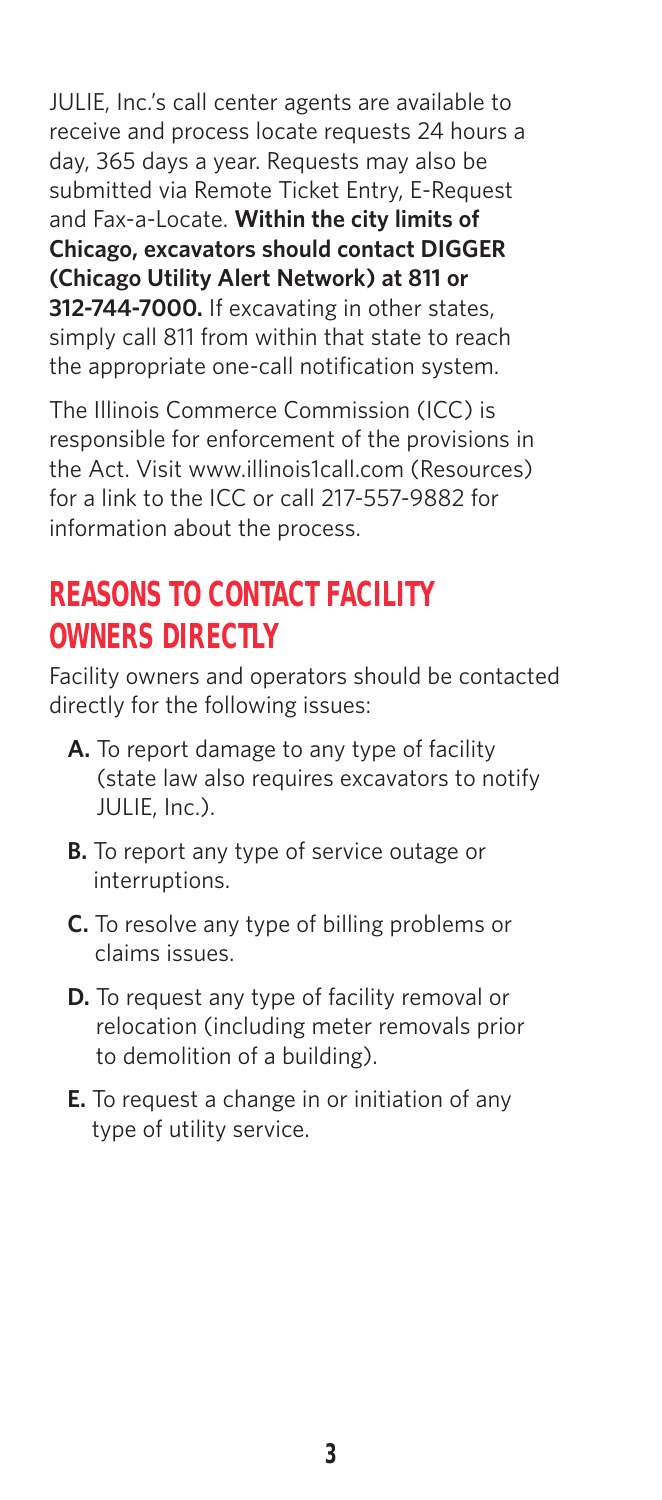## **FACILITY OWNER HOLIDAYS**

While JULIE call center agents are available to receive and process calls on facility owner holidays, members usually have crews on call to handle emergencies only. Therefore, in addition to weekends, the following days are not included in the determination of the 48 hours/two business days notice:

- **New Year's Day**
- **Memorial Day**
- **Independence Day**
- **Labor Day**
- **Thanksgiving Day**
- **Friday after Thanksgiving Day**
- **Christmas Day**

**Note:** If a holiday falls on a Saturday, the previous Friday is observed. If the holiday falls on a Sunday, the following Monday is observed.

## **DEFINITION OF 48 HOURS**

Forty-eight (48) hours is defined as two business days beginning at 8 a.m. and ending at 4 p.m. (exclusive of Saturdays, Sundays and holidays). Locate requests received after 4 p.m. are processed as if received at 8 a.m. the next business day.

## **WAYS TO NOTIFY JULIE, INC.**

There are several convenient ways to notify JULIE, Inc., including the following:

- **1)** Call 811 or 1-800-892-0123\*
- **2)** Online via E-Request at www.illinois1call.com
- **3)** Online via Remote Ticket Entry (RTE) The training and required software are free. For details, call 815-741-5011 or visit our Web site and

#### **4)** Fax-a-Locate Program

This program requires 72-hour advance notice from the start of the work. Call 815-741-5002 for information.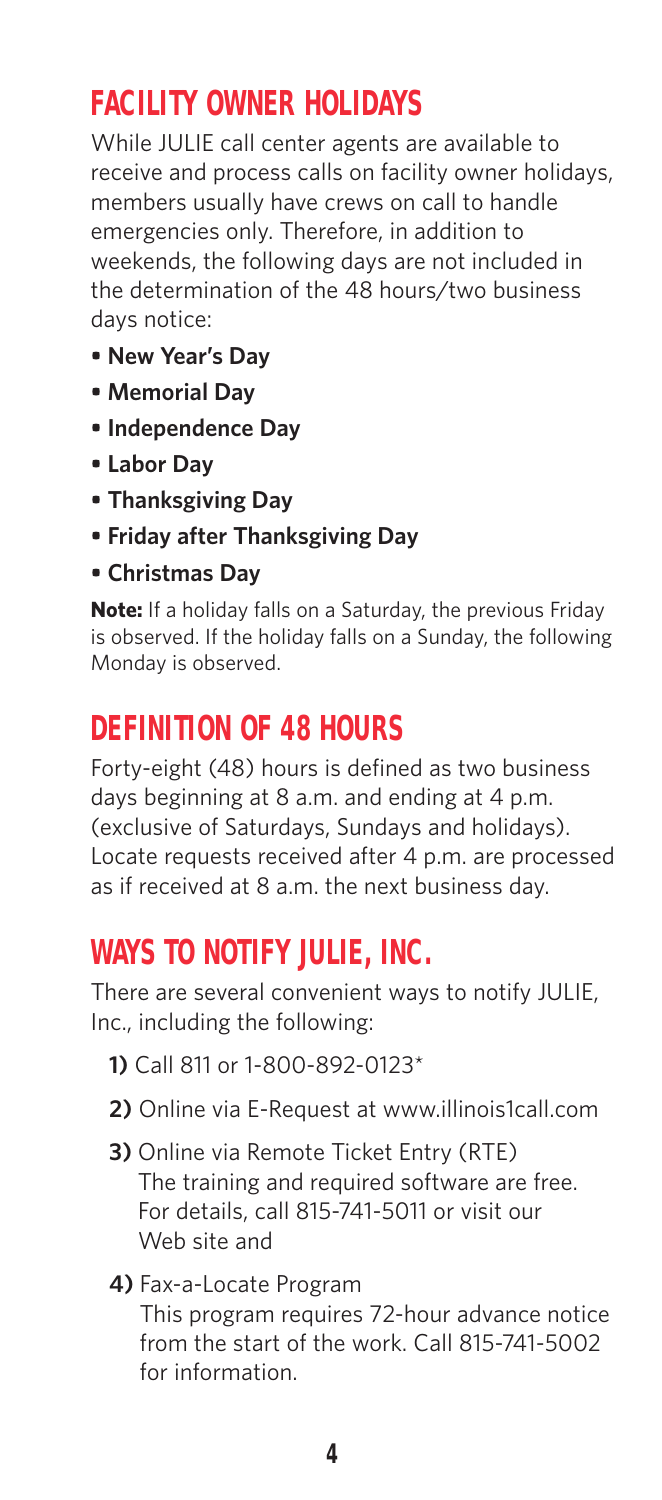*\*Callers are prompted to press "1" for a new locate request, after which they are asked to enter their 10 digit telephone number (area code + prefix + last four numbers). This number is then used to retrieve information collected from previous requests and provides that information to the call center agent prior to greeting the caller. Excavators calling with a request regarding an existing locate request are prompted to select "2", followed by instructions to enter their locate request or dig number. In this case, the agent will have the locate request information available when the caller is transferred.*

#### **For additional information about each method, visit our Web site at www.illinois1call.com.**

#### **Definition of a Dig Number**

The JULIE system provides a dig number that identifies each specific locate request. This number should be written down and available on the job site, if needed. The information is kept on file at JULIE for five years. An advantage of E-Request and RTE is that this number, and related information, may be printed by the excavator.

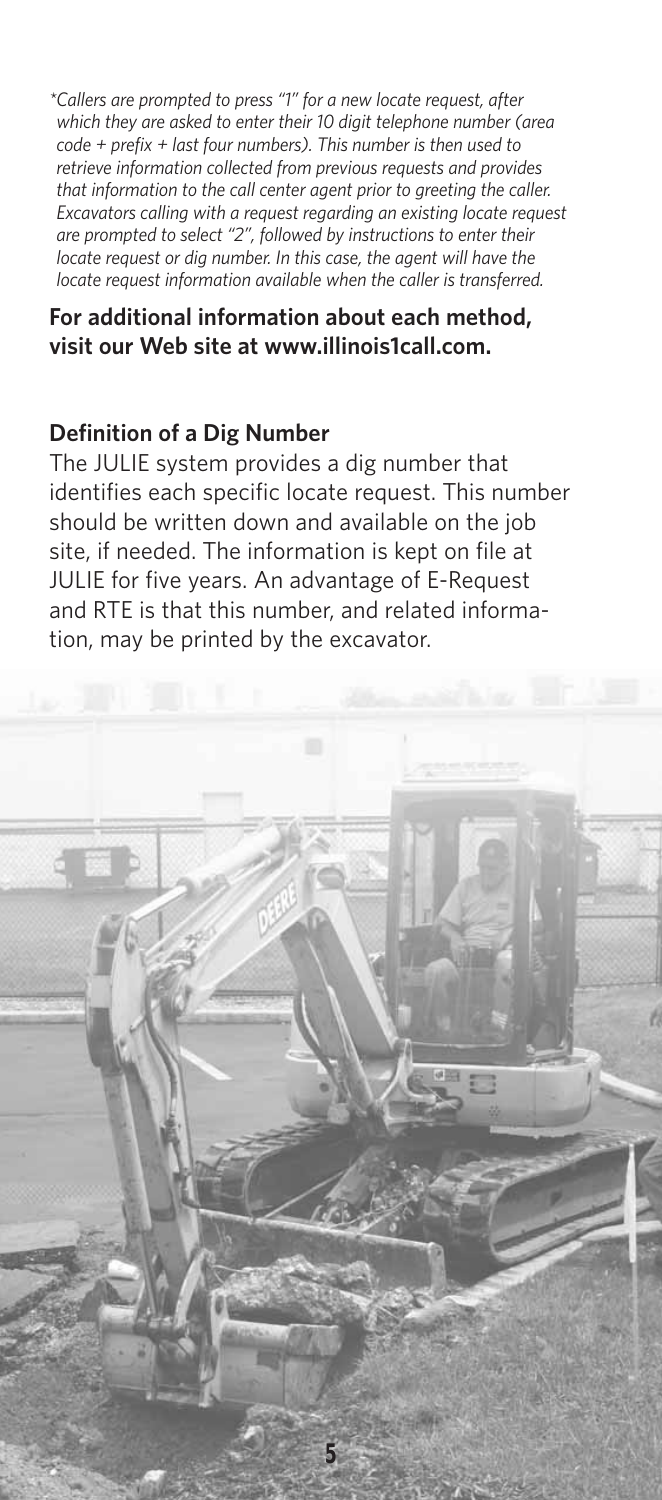## **TYPES OF LOCATE REQUESTS**

JULIE, Inc. can receive and process several different types of locate requests: Normal, Emergency, No Show, Incomplete, Re-mark, Joint Meet and Design Stage. For additional details, visit our Web site.

#### **• Normal Locate Request**

A Normal Locate Request is the most common type of request and requires 48 hours/two business days notice (excluding weekends and holidays).

#### • **Emergency Locate Request**

An Emergency Locate Request is defined in the Act as a locate request for any condition constituting an imminent danger to life, health, or property, or a utility service outage, and which requires repair or action before the expiration of 48 hours. Specific examples include, but are not limited to, the following:

- **A.** An unforeseen excavation necessary in order to prevent a condition that poses a clear and imminent danger to life or health.
- **B.** An excavation required to repair a utility service outage.
- **C.** An immediate excavation required in order to prevent significant property or environmental danger.
- **D.** The repair of an existing unstable condition that may result in any of the conditions above.

The reinstallation of traffic control devices and an open cut utility locate shall be deemed an emergency according to Section 6 of the Act.

#### **Guidelines:**

Inform the call center agent that an emergency exists and be prepared to explain the situation and/or conditions. The agent will prepare a locate request and note the planned start time. You must provide a phone number that will be answered by someone who can further explain the situation or accept an "all clear" notification.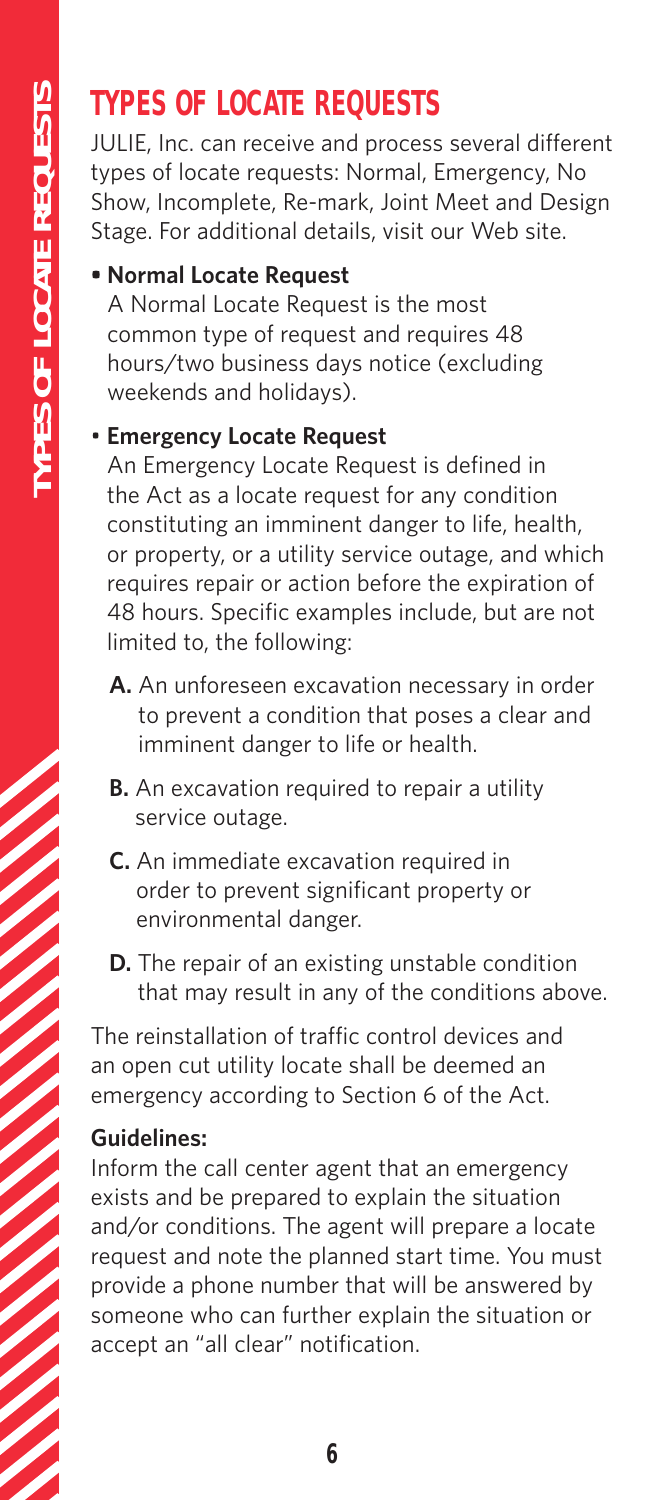There is a wait time of 2 hours or the date and time requested on the notice, whichever is longer. If the conditions at the site dictate an earlier start time than the required wait time, it is the responsibility of the excavator to dig carefully, and be able to demonstrate that site conditions warranted this earlier start time.

If a facility owner(s) does not respond within 2 hours, call JULIE and indicate which facility owner(s) has not responded. JULIE will send another request to the appropriate facility owner(s).

JULIE assumes that all callers provide accurate information regarding emergency situations. Work-scheduling issues and/or lack of timely notification on the excavator's part for a normal locate request do not constitute emergency situations. Penalties may be assessed by the Illinois Commerce Commission for false emergencies.

#### **• No Show Request**

A No Show Request means a notice is initiated by an excavator through JULIE to the owners or operators of underground utility facilities notified in the prior locate request that either failed to mark their facilities or to communicate their non-involvement with the excavation prior to the requested dig start date and time.

#### **• Incomplete Request**

An Incomplete Request means a notice initiated by an excavator through JULIE to the owners or operators of the underground utility facilities notified in a prior locate request that such facility owners or operators, as identified by the person excavating, did not completely mark the entire extent or the entire segment of the proposed excavation, as identified by the excavator in the prior notice.

#### **• Re-mark Request**

A Re-mark Request means a notice initiated by an excavator through JULIE to the owners or operators of the underground utility facilities notified in the initial locate request requesting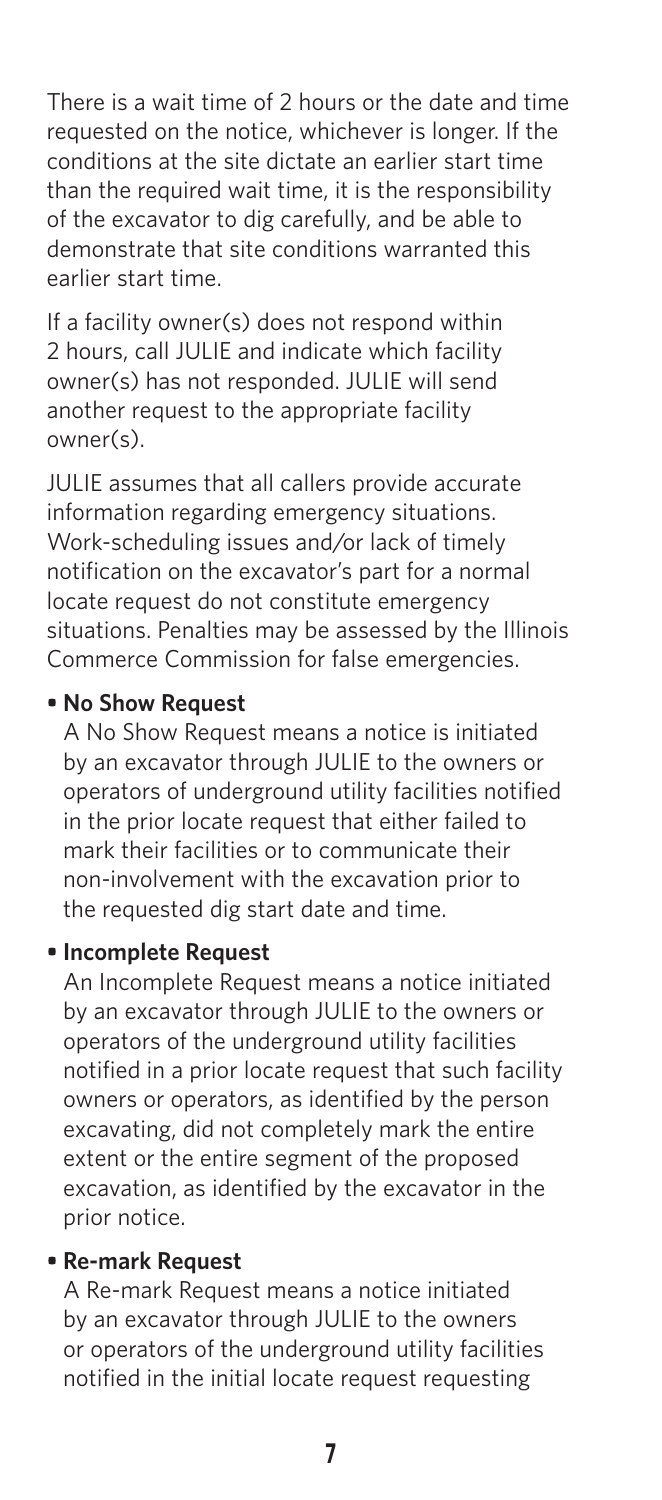facility owners or operators to re-mark all or part of the work area identified in the initial locate request, because facility markings are becoming or have become indistinguishable due to factors, including, but not limited to, weather, fading, construction activity or vandalism.

#### **• Joint Meet Request**

A Joint Meet is a meeting to openly discuss a large or complicated project and to exchange information such as maps, plans or schedules. It is not a locating session and shall be held at or near the dig site. The excavation should be laid out using a segmented, sequential work schedule to improve coordination and communication.

A Joint Meet is a 96-hour process. The responding facility owners have 48 hours/two business days to respond to the Joint Meet and an additional 48 hours/two business days to locate and mark\* their underground facilities. JULIE call center agents will not include comments to locate at the time of the meet. Excavators may request that member locators pick up maps or drawings at the work site in lieu of a Joint Meet. Although a Joint Meet is not held in this scenario, this type of request is still treated as a Joint Meet and requires 96 hours.

*\*Large non-emergency projects may require multiple locating sessions to mark all affected facilities.*

#### **Required Information:**

To request a Joint Meet, the following information must be given to the call center agent or the locate request will be suspended:

- **1.** All counties, cities and/or townships where the work will be performed and
- **2.** Street names involved in the project OR the north, south, east and west boundaries of the project OR the section number(s) in which the work will be done.

#### **• Design Stage/Planning Information Request** The Design Stage/Planning Information Request

is beneficial for architects, engineers and others who are in the design or planning stage of a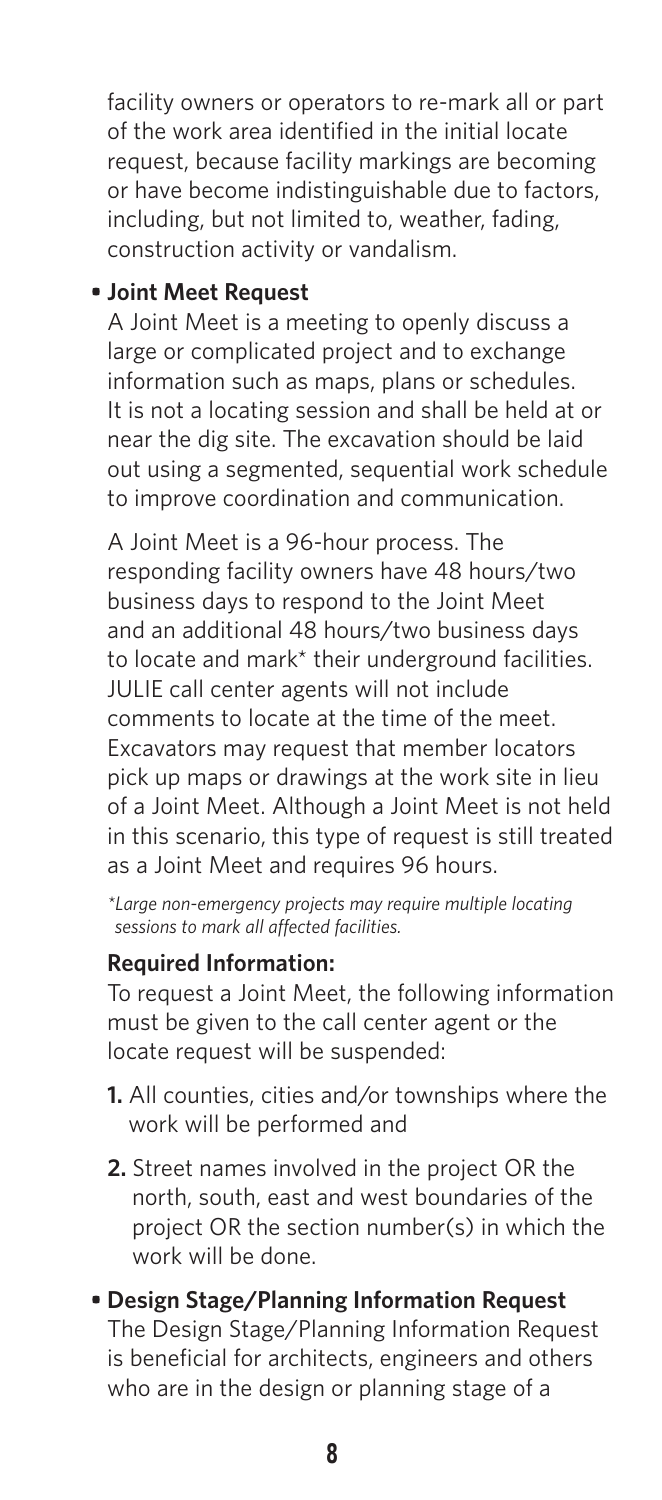project and excavation is not intended in the immediate future. When a caller indicates they are in the planning or design stage of the project, the information will be processed and they will be sent a list of affected member engineering contacts via fax. It is then the responsibility of the individual making the request to contact each facility owner.

Member facility owners shall respond to a valid design stage request within 10 working days upon notification by the designer in one of three ways:

- **1.** Provide drawings/prints of the location of the facility owner's underground facilities at the proposed site.
- **2.** Show the location of the facility owner's underground facilities on a drawing provided by the designer.
- **3.** Locate and mark the facility owner's underground facilities at the proposed job site.

Designers should make reasonable efforts to prepare construction drawings which minimize interference with existing and proposed utility facilities in the construction area and follow the guidelines set forth in CI-ASCE 38-02 and depict on all appropriate documents the position and type of all known underground utility facilities obtained in the design stage process and a valid design stage request number. Some member facility owners may charge a fee for these services.

**9**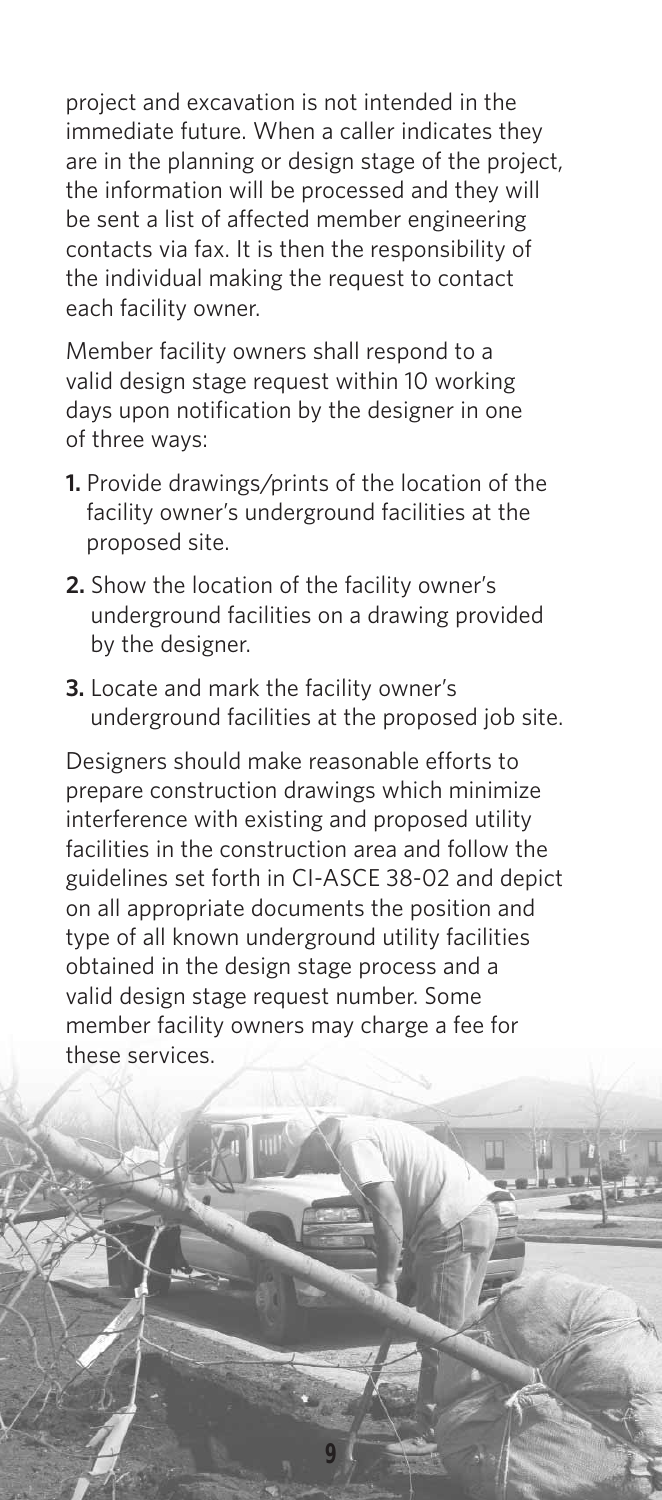## **EXCAVATOR RESPONSIBILITIES**

Before contacting JULIE, assess the route or excavation site; gather all information required for the locate request; and premark the location of the excavation site in white paint, stakes or flags.

#### **Save Time and White Line**

According to the Act, every person who engages in nonemergency excavation or demolition shall, if practical, use white paint, flags, stakes or both, to outline the dig site. According to the ICC, "if practical" is not a statement of convenience, but is used as it relates to scope.

#### **Guidelines:**

To assist in the process, excavators should follow guidelines when pre-marking the site:

- Pre-mark in white prior to notifying JULIE, Inc.
- Use dashes, lines or arrows to indicate excavation area.
- Mark the center line of the planned excavation and provide a path width or radius when calling.
- Pre-mark 10' past what you need (in case the project needs to be moved because of too many conflicts with underground facilities).
- Black may be used when snow is on the ground.

## **Four Steps to Safety**

Become a partner in damage prevention and follow these four important steps when planning any type of project that involves digging, regardless of the project size or depth.

#### **1. Call, Click or Fax Before You Dig**

Excavators can reach JULIE anytime by calling 811 or 800-892-0123 or going online via E-Request (no training required) or Remote Ticket Entry (RTE) (training required). The Fax-a-Locate Program is another option, but requires 72-hour advance notice from the start of the work. For information, visit www.illinois1call.com.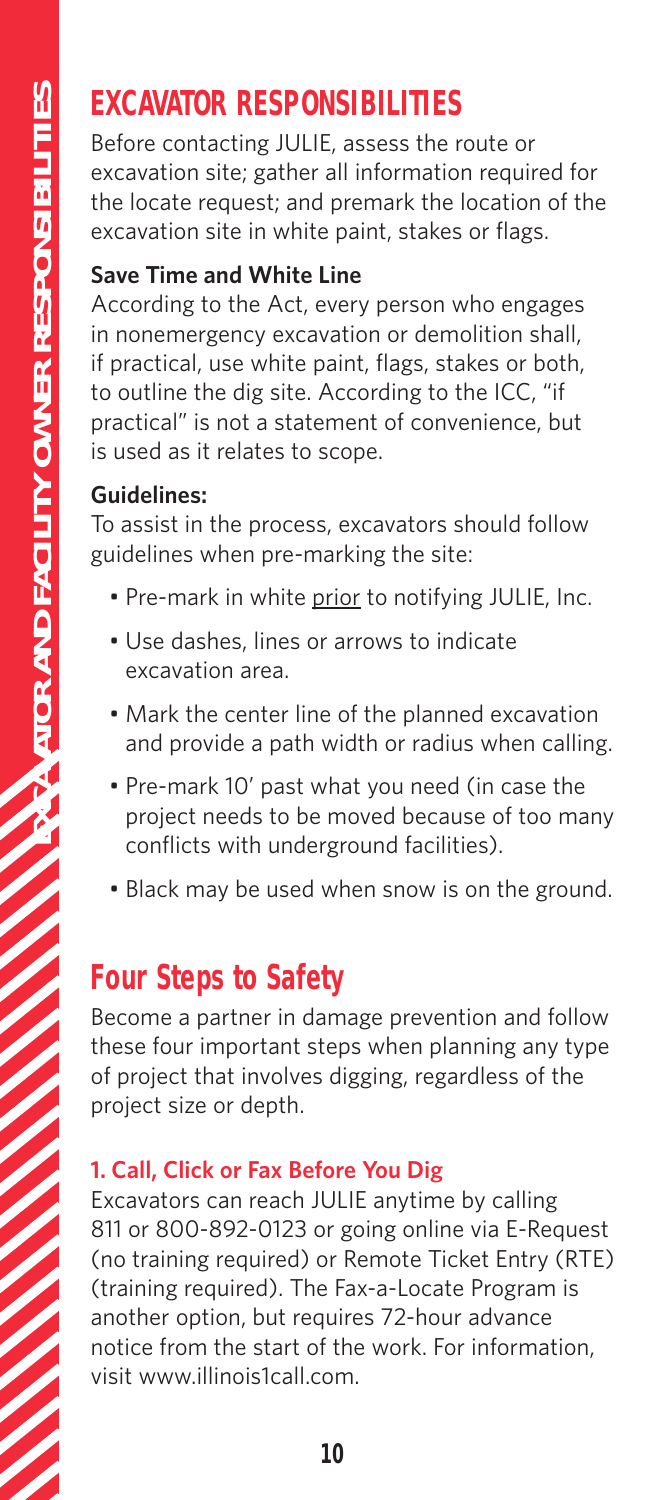#### **Required Information for a Locate Request**

According to the Act, the person actually doing the digging is required to contact JULIE with the locate request information. JULIE policy states, "utility locate requests, including those from homeowners, will only be accepted from the excavator or a personal representative/employee of the company engaging in the excavation activity." It is recognized, in some cases, that the homeowner may be a better source of locate information and is allowed to serve as an agent of the contractor. The homeowner must provide the name and phone number of the contracted company doing the actual digging. The homeowner must also be able to provide a valid address recognized by the JULIE system.

At a minimum, the information required for a locate request includes:

- **A.** The person's name, address and phone number at which a person/site contact can be reached and a fax and/or pager number as well as an e-mail address, if available;
- **B.** The start date and time of the planned excavation;
- **C.** All counties, cities or townships, or any combination thereof, where the proposed excavation will take place;
- **D.** The address at which the excavation will take place;
- **E.** The type and extent of the work involved, including notice if white paint, flags and/or stakes were used to outline the proposed excavation area;
- **F.** Whether directional boring or horizontal directional drilling or digging deeper than 7 feet; and
- **G**. The section or quarter sections when the information in the above items does not allow the one-call system to determine the appropriate excavation or demolition site.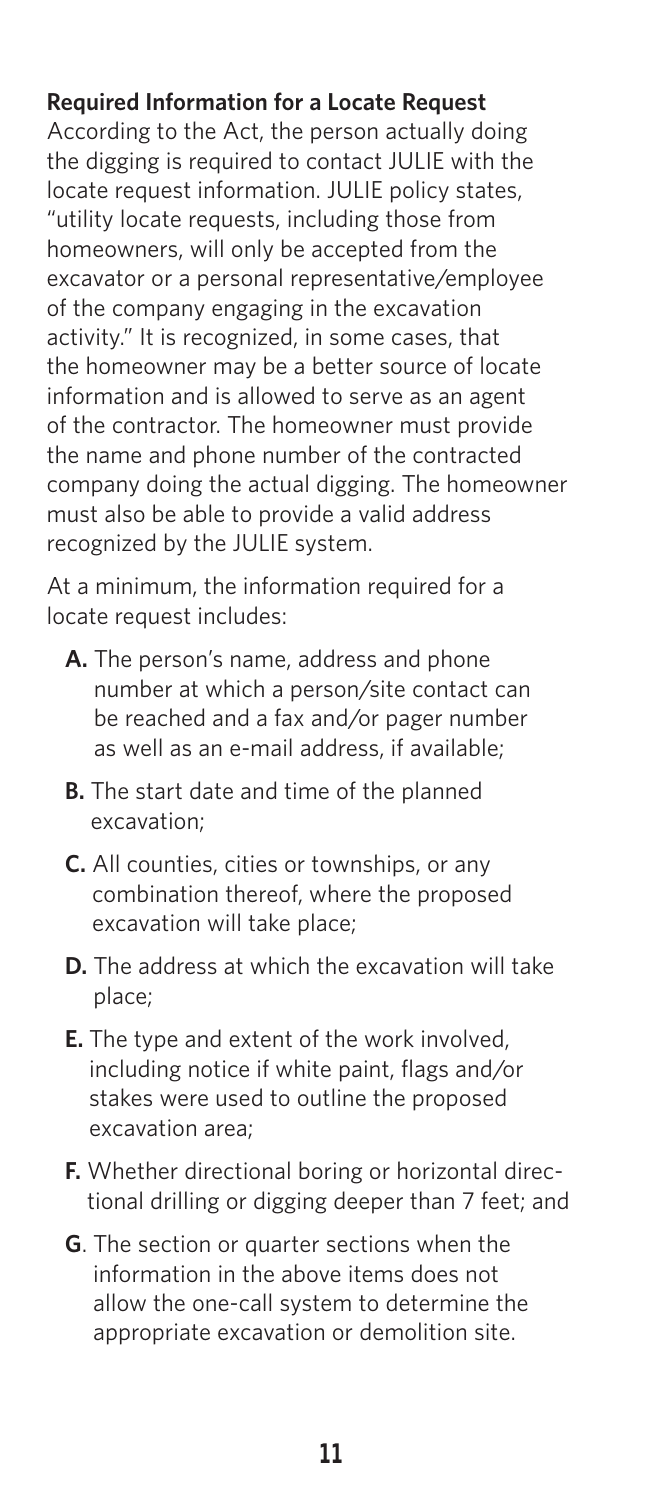Excavators are limited to 10 addresses on the same street within the same "hundred" block, per locate request or dig number.

Marking terms can be used to describe the excavation area. For a list of common terms and descriptions, visit our Web site (Resources).

#### **Accurate Location of Excavation Site**

Excavators should determine whether the job site is within the village/city limits or is in an unincorporated township before contacting JULIE, Inc. A common mistake occurs when an excavator identifies the dig site as within a village/city, and it is actually in an unincorporated township. This often happens because the mailing address includes the name of the nearest village/city.

When an address is not posted or the excavation takes place on property without a building, it is important to make the site identifiable for the member locators by posting a lot number, including the name of the development, as well as providing accurate directions to the site on the locate request.

Excavators may provide latitude and longitude coordinates from GPS units in lieu of section grid information. Using GPS coordinates is appropriate for single property excavations only. For additional information, including acceptable formats, visit our Web site or call 815-741-5011.

#### **• New Construction**

Each aspect of new building construction (i.e. foundation, landscaping, grading, etc.) must have a separate locate request. The term "new building construction" should not be used to cover all portions of the project such as sewer, water, gas or electric installations. Also, be sure the lot number is clearly posted at the job site.

#### **• Rural Locations**

Rural locations may present challenges for member locators to find a proposed excavation site. It is important to provide as much information as possible for dig sites in rural locations. Fire department numbers, mileage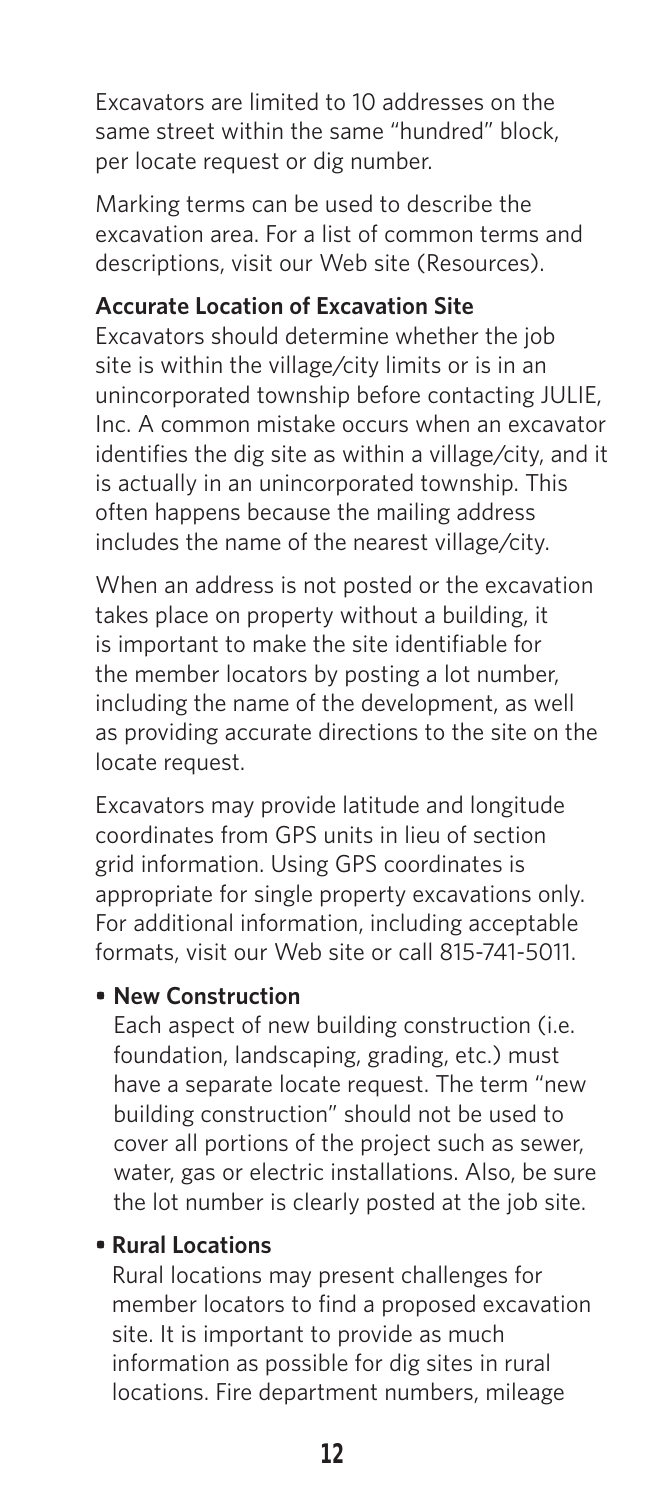markers, GPS coordinates, as well as landmarks may help locators find the proposed site. Mileage from local landmarks and directions from the nearest city are also helpful.

#### **• Street Lighting**

Street lighting, including traffic signals, may be owned by an electric utility, a state or local government, a subdivision developer or a property owner. If an excavation project will take place in the vicinity of street lights, excavators are encouraged to specifically request that these facilities be marked or that the owner contacts them directly. Be prepared to make additional inquiries to determine ownership of street lights and/or to schedule the locating of these lines. Facility owners are required by law to locate and mark the facilities they own and maintain. Privately-owned facilities present special considerations for the excavator and should be handled on an individual basis.

#### **Reasonable Business Practices**

Everyone subject to the requirements in the Act should plan and conduct their work consistent with reasonable business practices. Conditions may exist making it unreasonable to request that all locations be marked within 48 hours/2 business days. It is unreasonable to request facility owners to locate all facilities at the proposed excavation site upon short notice in advance of a large or extensive non-emergency project or to request a large number of locates upon short notice in excess of usual and customary workloads. It is also unreasonable to request locates under conditions where a repeat request is likely to be made because of the passage of time or adverse weather conditions.

#### **2. Wait the Required Amount of Time**

According to the Act, excavators must notify JULIE at least 48 hours/two working days before digging. Also, make sure that the property is accessible.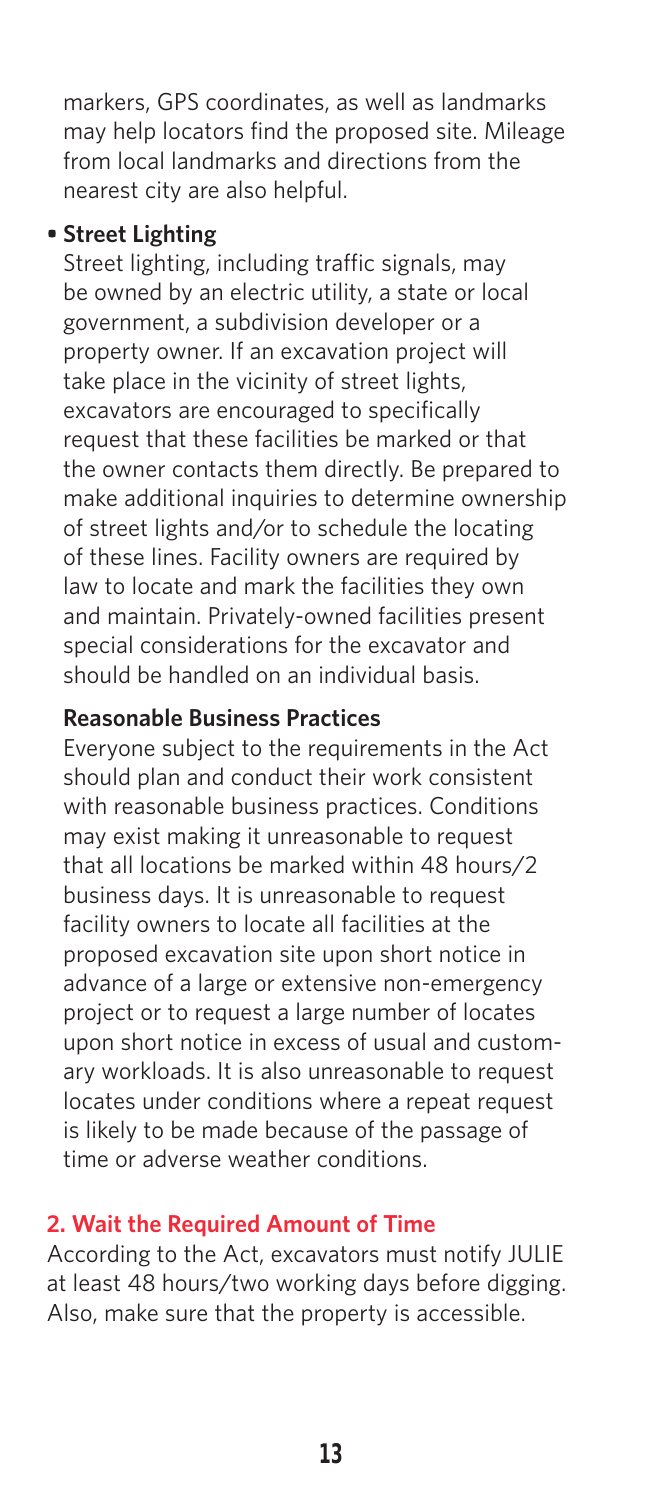#### **Ticket Life – Extending Your Locate Request**

When the excavation or demolition project extends past 28 calendar days from the date of the original notice, the excavator must provide a subsequent notice through JULIE, Inc. that additional time to complete the project will be required. The notice provides the excavator with an additional 28 calendar days from the date of the subsequent notification to continue or complete the project.

#### **Ticket Extension Guidelines:**

- *Locate request tickets can be extended between Day 20 and Day 28.* Extended locate requests receive a new 28-day ticket life beginning on the date subsequent notice is provided to JULIE. A revised extended ticket is sent to all members in or near the job site. When requesting an extension, remember to notify the JULIE call center agent what facility owners, if any, need to re-mark their facilities.
- *No changes impacting the job site address, extent of work or work type will be allowed on the "extend" locate request ticket.* If any of these have changed, an excavator should request a new locate request that includes the changes to the excavation. Failure to do so may result in not having a valid dig request which is a violation of the Act.
- *Only New/Normal Locate Request Tickets and Joint Meets may be extended.* A normal locate request will maintain the same number on all subsequent notices for a period up to 5 months from the initial request. Projects that require a longer period to complete will be issued a new locate request number.
- *A new member search will be done each time an extension is requested.* The list of members to be notified will be read to the excavator and it is the responsibility of the excavator to be aware of any new members listed on the ticket.
- *As an important reminder, a request for re-mark does not automatically extend a locate request.*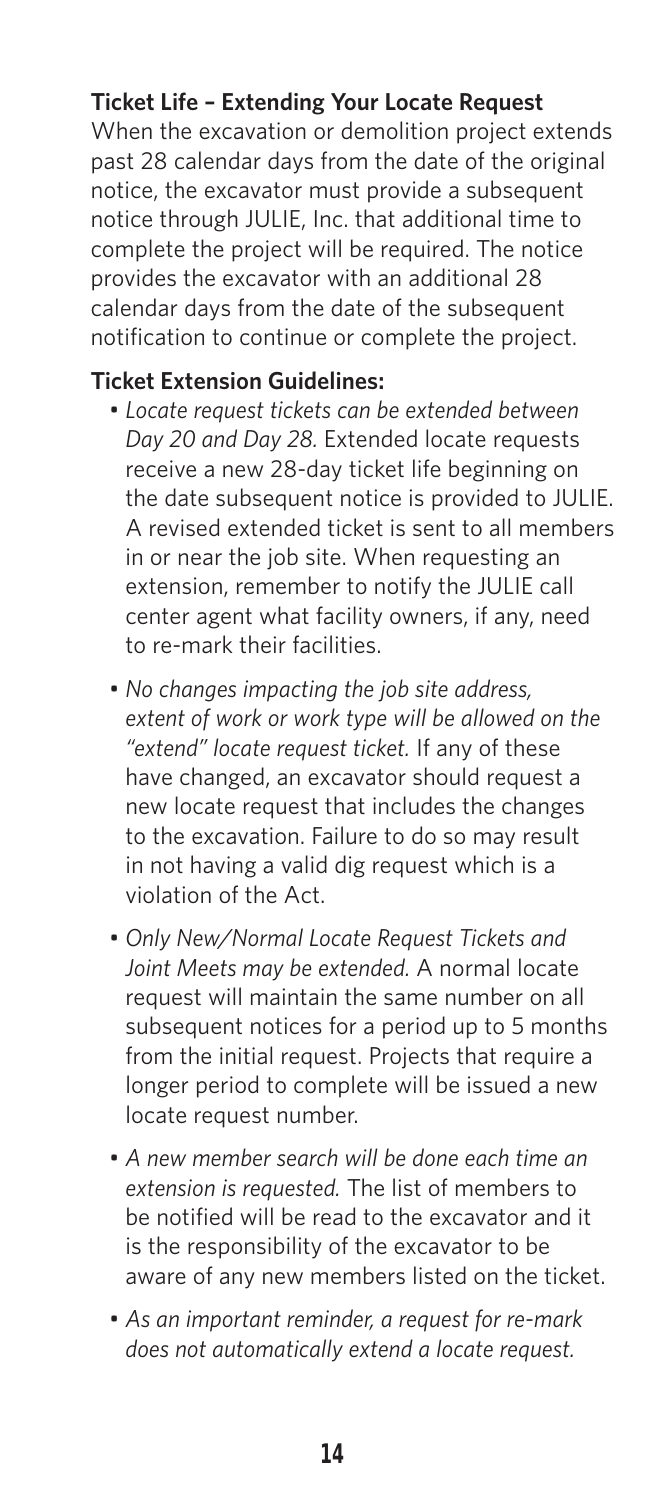The excavator must specifically request an extension if the project is expected to go beyond the 28-day ticket life.

#### **3. Respect the Marks**

*Each type of member facility owner uses a different color paint or flag to mark their underground lines. JULIE, Inc. neither owns nor marks any underground lines.* 

#### **Color Code for Marking Underground Utility Lines**

After receiving notification from JULIE, facility owners may use a combination of flags, stakes and paint when possible on non-paved surfaces and when dig site and seasonal conditions warrant. If the approximate location of an underground utility facility is marked with stakes or other physical means, the color code is employed:

#### **Facility Owner or Agent Use Only**

| Red Electric |                                      |
|--------------|--------------------------------------|
|              | Yellow Gas, oil, steam, petroleum    |
|              | OrangeCommunications                 |
|              | Blue Potable water                   |
| GreenSewer   |                                      |
|              | Purple Non-potable water (reclaimed) |
|              |                                      |

#### **Excavator Use Only**

Pink................Temporary survey White............Proposed excavation (Black, when snow is on the ground)

An excavator may request a dig site to be marked with paint or flags, etc.; however, in the interest of damage prevention, it is ultimately the responsibility of the facility owners to decide how best to mark their facilities in the area of proposed excavation.

#### **4. Dig with Care**

Excavators still must exercise caution when digging–always hand dig within 18" of marked lines.

#### **Working Within the Tolerance Zone**

Excavation within the tolerance zone requires extra care and precaution including, but not limited to, as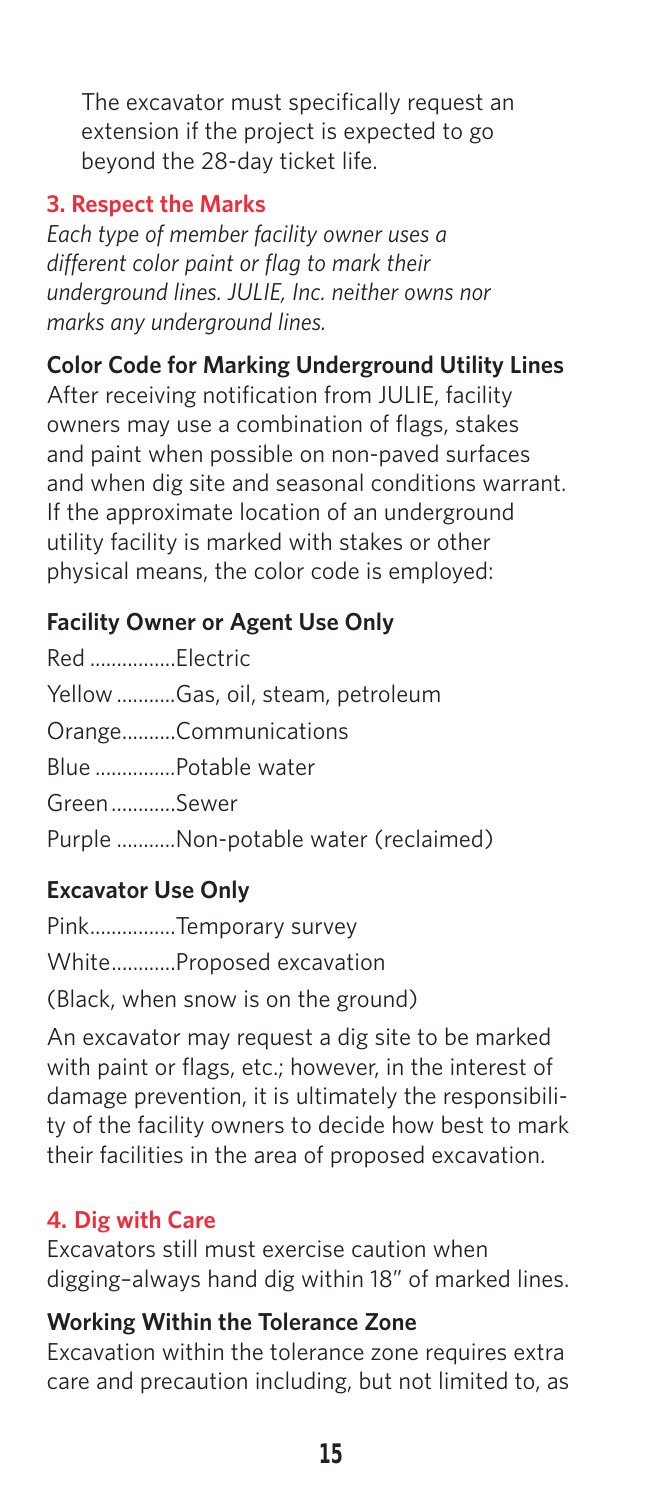outlined in Section 4 of the Act. The tolerance zone is the approximate location of underground utility facilities defined as a strip of land at least 3 feet wide, but not wider than the width of the underground facility plus 1½ feet on either side of such facility based upon the markings made by the owner or operator of the facility. Approximate location means a strip of land at least 3 feet wide, but not wider than the width of the underground facility plus 1½ feet on either side of the facility.



#### **Private Facilities**

Facility owners are required to locate and mark only those facilities they own, operate and/or maintain, not private (installed or owned) facilities. Some service lines extending from the property line or easement to the house belong to the homeowner and are considered privately-owned facilities. Other examples include facilities to other buildings on the property such as a detached garage, gas lights or grills, propane tanks, lawn irrigation systems, etc. Private underground facilities can be located by hiring a private locating company or inspecting a property owner's maps of private lines.

#### **Second Requests**

Occasionally, unforeseen issues arise and it may be necessary for an excavator to contact JULIE for a "second request." This may be a request for one, several or all members to return to the dig site to freshen or complete markings.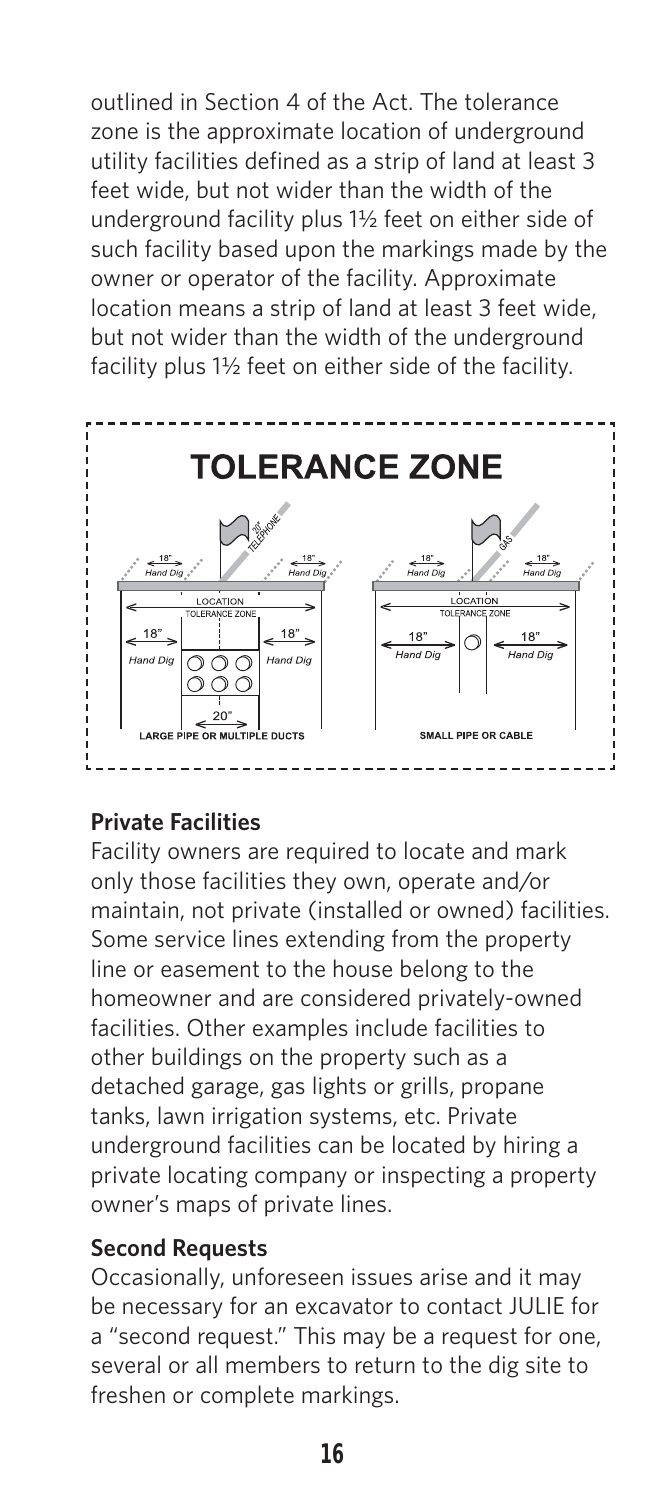If a member facility owner does not respond or an underground line is present and has not been located, the excavator must contact JULIE for a second request. Excavators should choose one of the following terms: No Show Request, Incomplete Request or Re-mark Request. Definitions are included in this handbook (Types of Locate Requests).

#### **Damage to an Underground Facility**

In the event of any damage to or dislocation of any underground utility facilities in connection with any excavation or demolition, emergency or non-emergency, the person responsible for the excavation or demolition operations shall immediately *notify the affected utility and JULIE, Inc.* and cease excavation in the area of the damage when the damaged facility is a threat to life or property or if otherwise required by law. JULIE call center agents may be able to assist with contact numbers for notifying member companies in the event of any damage. In a potentially dangerous situation, evacuate the area and call 911 and/or proper emergency responders immediately.

The person responsible for the excavation or demolition should not attempt to repair, clamp or constrict the damaged utility facility unless under the supervision or advisement of the utility facility owner or operator. At no time shall a person under the Act be required by a utility facility owner or operator to attempt to repair, clamp or constrict a damaged utility facility. In the event of any damage to any underground utility facility that results in the escape of any flammable, toxic or corrosive gas or liquid, the person responsible for the excavation or demolition shall call 911 and notify authorities of the damage.

Owners and operators of underground utility facilities that are damaged and the excavator involved should work in a cooperative and expeditious manner to repair the affected utility.

#### **Locate Request Corrections**

If, at any time, it is discovered that incorrect information was provided, excavators should notify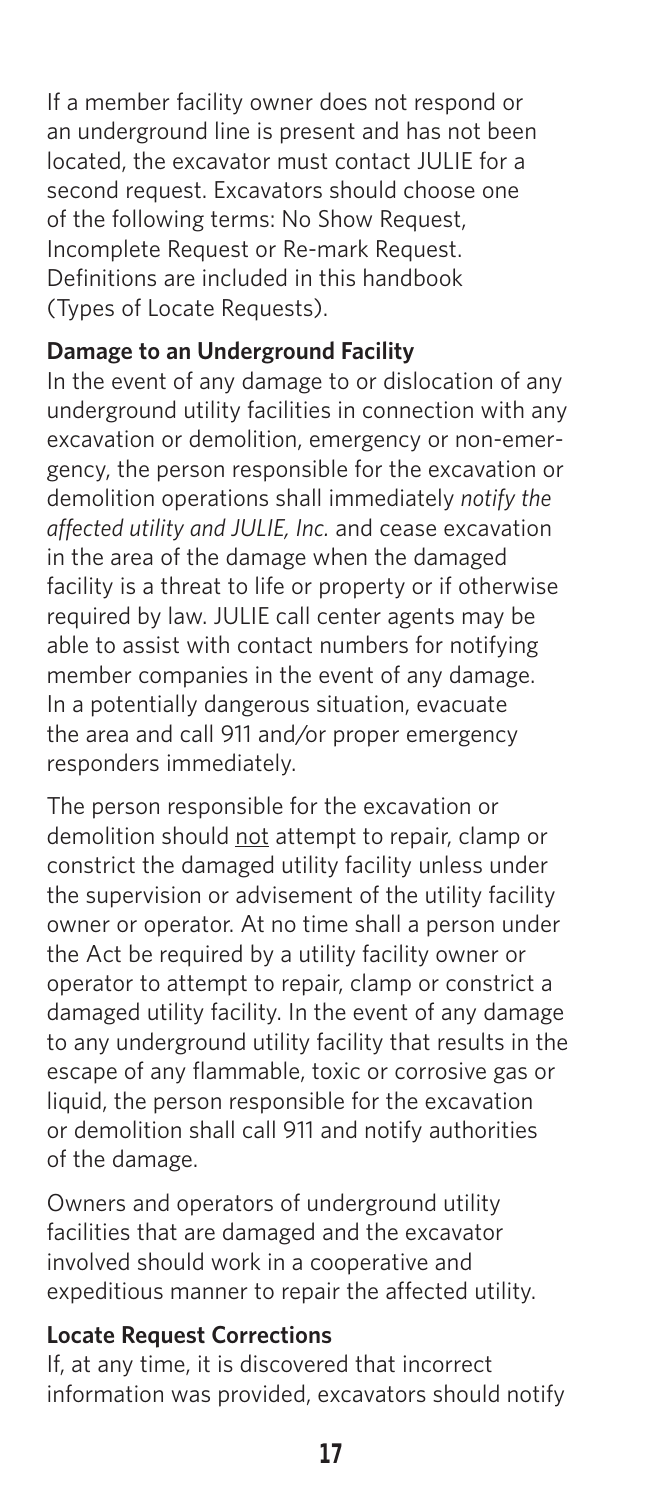JULIE, Inc. as soon as possible. A call center agent will assist in making corrections, depending on the circumstances. Corrections to a request are only accepted from callers working for the same company that originated the request. When a corrected ticket is issued, an additional 48 hours may be required.

## **FACILITY OWNER RESPONSIBILITIES**

After the completion of a locate request, the ticket is processed by the one-call system for delivery to its member facility owners and operators. The geographic information determines which facility owners will be notified and then a locate request message is sent to the designated members with facilities in or near the dig site area.

According to the Act, the person owning or operating underground utility facilities in or near the excavation or demolition area shall cause a written record to be made of the notice and shall mark, within 48 hours of receipt of notice or by the requested date and time indicated on the notice, whichever is later, the approximate locations of such facilities so as to enable the person excavating or demolishing to establish the location of the underground utility facilities.

#### **Positive Response**

Upon receipt of the locate request, each notified member facility owner determines its responsibility for locating its facility. The member, or a contracted representative hired by the member, can either clear the ticket if no underground facilities are present or respond by clearly marking its facilities. If a member does not have any underground facilities in the immediate area of the excavation, it is required to communicate this information to the excavator. Notification can be provided in any reasonable manner, including but not limited to, face-to-face communication; by phone or phone message; by facsimile; by e-mail; by posting in the excavation area; or by marking the excavation or demolition area. Additional information is provided in the Act.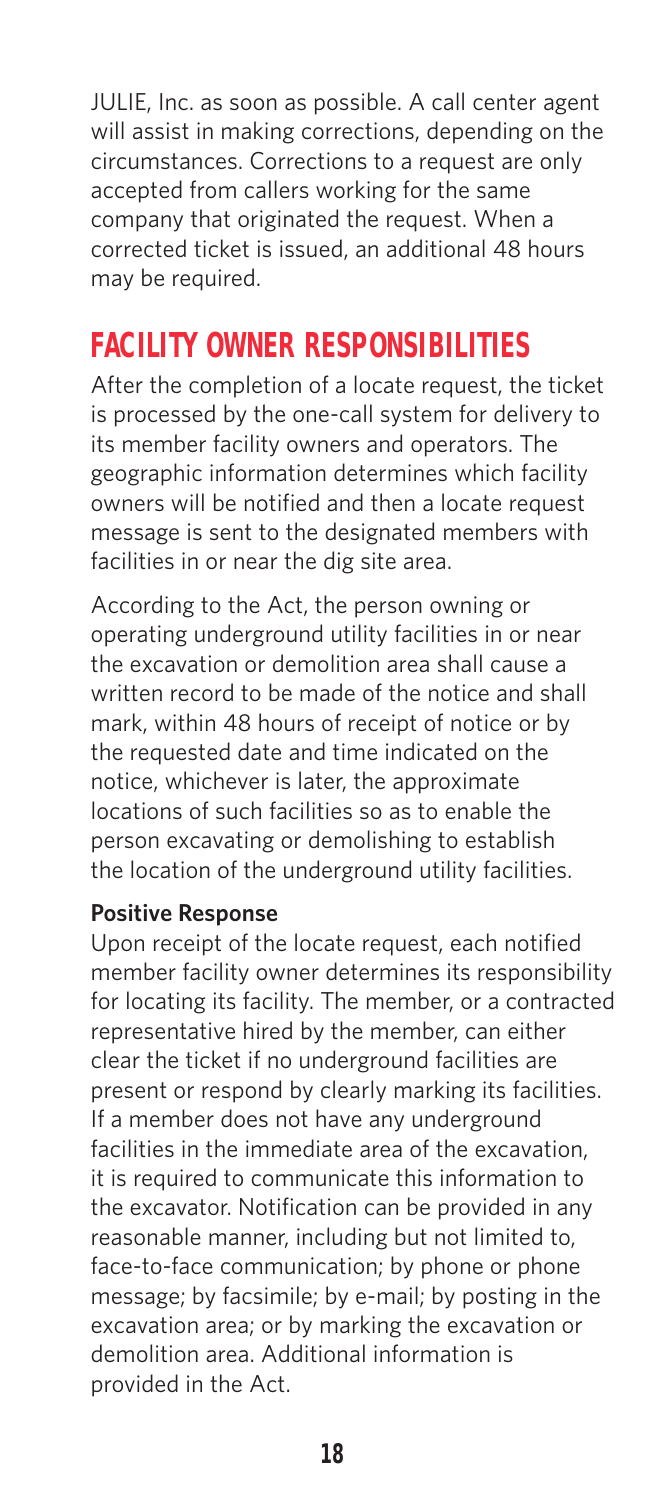A person involved in excavation or demolition may waive the right to notification from the member companies with no facilities located in the proposed area. Waiver of notice is only permissible for Non-emergency Locate Requests and Joint Meet Requests.

#### **Positive Response Options:**

- **"Yes"** excuses the member companies who do not have facilities in the immediate area from notifying the excavator of this information. Selecting this option does not preclude a member facility owner from providing said notice.
- **"No"** indicates that each member facility owner is obligated to a) notify the excavator that they do not have underground facilities or b) mark the approximate location of their underground facilities.

## **HELPFUL RESOURCES**

Communications is the key to every successful partnership. Excavators are encouraged to work with member facility owners and/or JULIE's Damage Prevention Managers when specific issues arise.

#### **Damage Prevention Managers**

JULIE's Damage Prevention Managers are available at no cost to discuss and provide safety and education presentations to excavators, facility owners or the general public regarding the one-call process and state law. Classes or presentations can be tailored to meet the specific educational needs of your company or group. Training is approved for Drinking Water Certificate Renewal Credit by the Illinois Environmental Protection Agency. For contact information, visit our Web site or call 815-741-5000.

Contact information for selected member facility owners can also be obtained from a JULIE call center agent, Damage Prevention Manager or our Web site.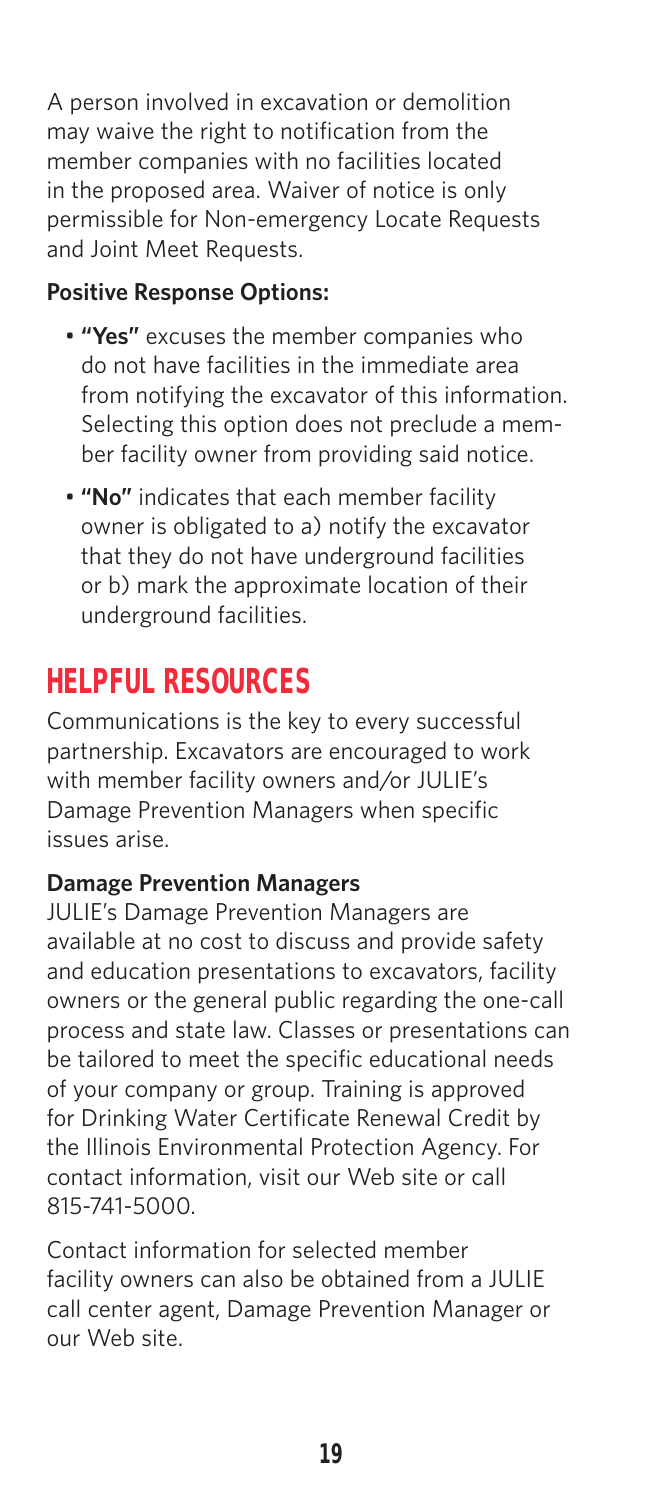#### **Enforcement Program**

The Illinois Commerce Commission (ICC) has the power and jurisdiction to enforce the provisions of the Act. The ICC may impose administrative penalties as provided in the Act. A link to the ICC's Web site is available at www.illinois1call.com (Resources).

When a penalty is warranted, the following criteria shall be used in determining the magnitude of the penalty:

- **1.** Gravity of noncompliance;
- **2.** Culpability of offender;
- **3.** History of noncompliance for the 18 months prior to the date of the incident; however, when determining non-compliance the alleged violator's roles as operator or owner and the person engaged in excavating shall be treated separately;
- **4.** Ability to pay penalty;
- **5.** Show of good faith of offender;
- **6.** Ability to continue business; and
- **7.** Other special circumstances.

Suspected violations may be reported to the ICC via the following methods:

- **1.** Online via the ICC Web site (go to www.illinois1call.com for a direct link to the site);
- **2.** In writing to the attention of the Manager, JULIE Enforcement, 527 E. Capitol Ave., Springfield, Illinois 62701; or
- **3.** Via phone at 217-557-9882.

Documentation is extremely important. The ICC enforcement process involves up to three steps: 1) ICC staff review, 2) Appeal to Advisory Committee and 3) Appeal to ICC, Formal Hearing.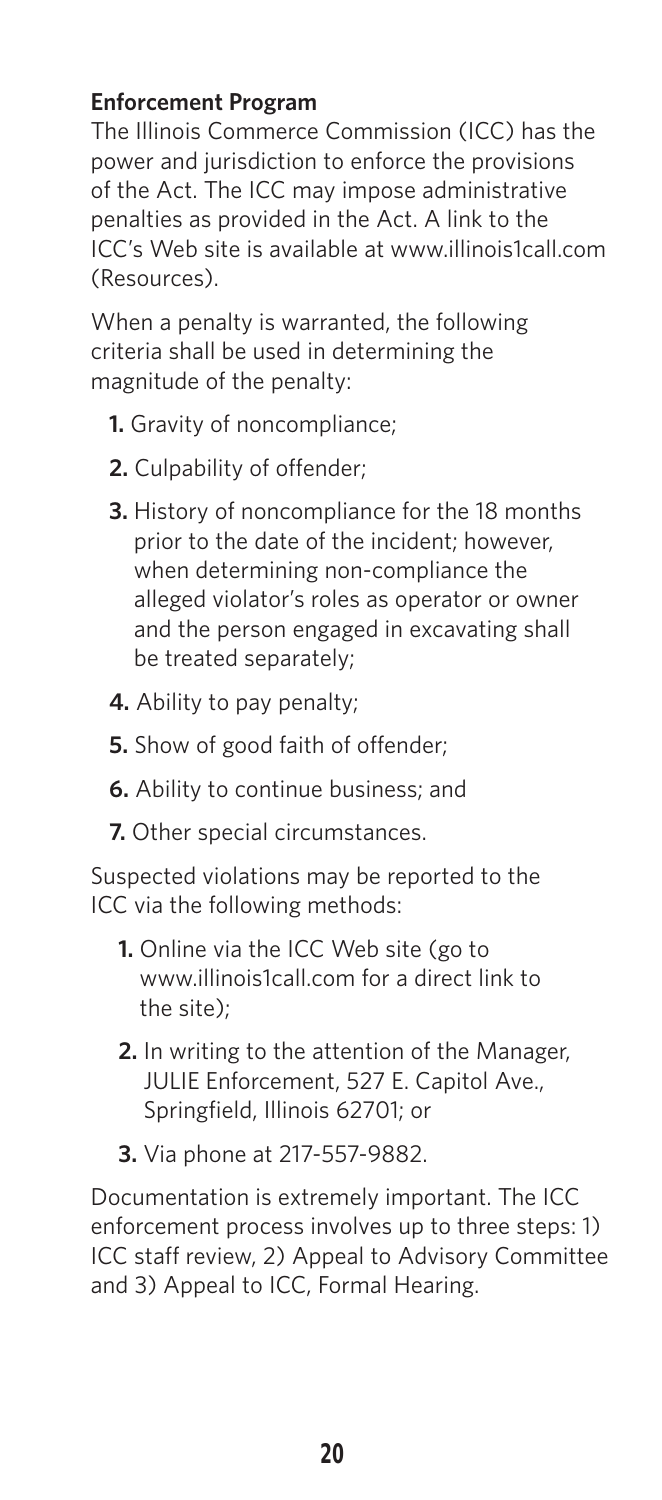#### **OSHA Regulations**

The Occupational Safety and Health Administration (OSHA) has specific regulations when it comes to protecting employees from cave-in related hazards while working in trenches and excavations. The employer has several options when it comes to protecting employees, some of which are sloping, benching, shoring and shielding.

The specific OSHA standards can be found in 29 CFR 1926.650, .651, and .652. These standards and an interactive training tool, along with other useful information, can be found on OSHA's Web site. A link to the site is available at www.illinois1call.com (Resources).

#### **JULIE Web site and Safety Materials**

JULIE's Web site, www.illinois1call.com, includes the latest news and information about the one-call system. Excavators are encouraged to bookmark this helpful site, visit frequently and sign up for periodic e-newsletters.

Safety and education materials, including locate request forms, color-code magnets, homeowner's guides, excavator handbooks and posters, are available at no cost. Limited quantities may be ordered via the JULIE Web site. For larger quantities, contact the JULIE Public Relations Department at 815-741-5000 or a JULIE Damage Prevention Manager. Materials are typically sent within 10 business days.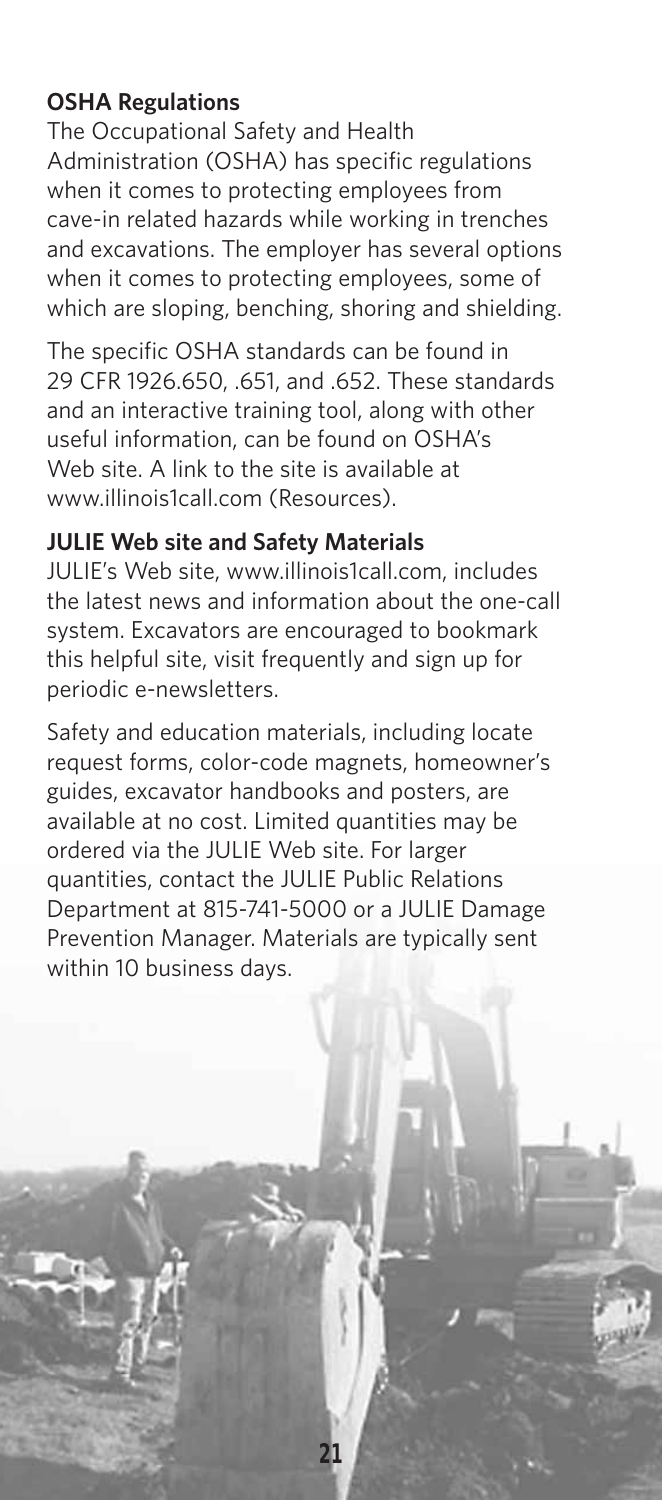## **FREQUENTLY ASKED QUESTIONS**

#### **Who is required to contact JULIE, Inc.?**

According to state law, anyone planning a project that requires digging, regardless of the depth or size of the project, must notify JULIE first. The call to JULIE and the service provided by member facility owners are free to the excavator.

#### **Will JULIE, Inc. provide me with the specific location or depth of public utilities?**

JULIE does not have information on the specific location or depth of underground facilities. Facility depths can vary due to installation practices, changes in grade, soil erosion, human interference and other variables that occur over time.

#### **Can I dig after the 48 hour notice?**

The excavator should exercise due care at all times to protect underground utility facilities. If, after proper notification through JULIE and upon arrival at the site of the proposed excavation, the excavator observes clear evidence of the presence of an unmarked or incompletely marked utilities in the area of the proposed excavation, the excavator shall not begin excavating until all affected facilities have been marked or 2 hours after a subsequent call is made to JULIE, Inc. The facility owner or operator of the utility shall respond within 2 hours of the excavator's subsequent call to JULIE, Inc.

#### **As a subcontractor on a job, do I still have to get a locate request ticket or will the general contractor's ticket protect me?**

The general contractor's locate request is only for the general contractor's excavation and may not be used by subcontractors at the dig site.

#### **What is the wait time for an emergency excavation?**

There is a wait time of 2 hours or the date and time requested on the notice, whichever is longer, after an emergency locate request is made to JULIE. If the conditions at the site dictate an earlier start than the required wait time, it is the responsibility of the excavator to demonstrate that site conditions warranted this earlier start time. Additional information is outlined in the Act.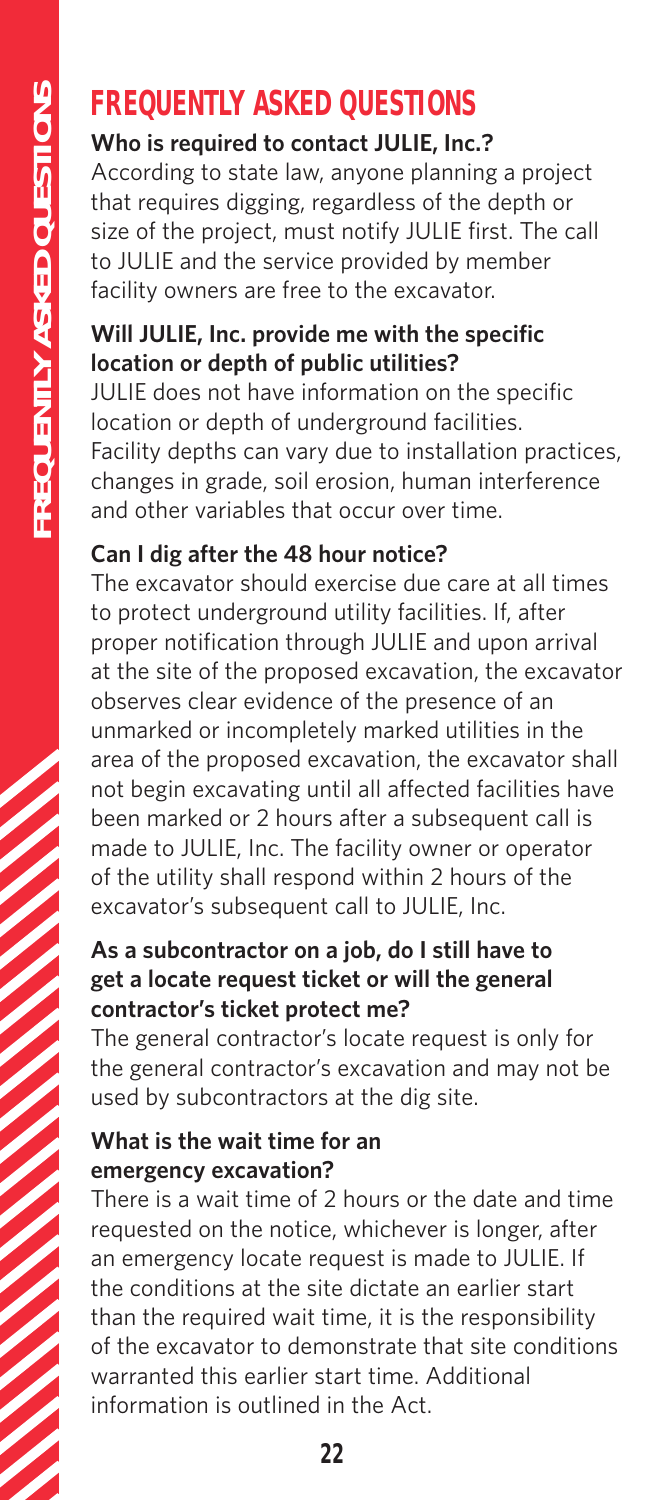#### **Are all underground facility owners members of JULIE, Inc.?**

While all underground facility owners, except for the Illinois Department of Transportation and railroads, are required by state law to be members, there may be some facility owners who are not part of the JULIE system. An updated list is available at www.illinois1call.com. Non-members can be reported to the Illinois Commerce Commission (see Helpful Resources).

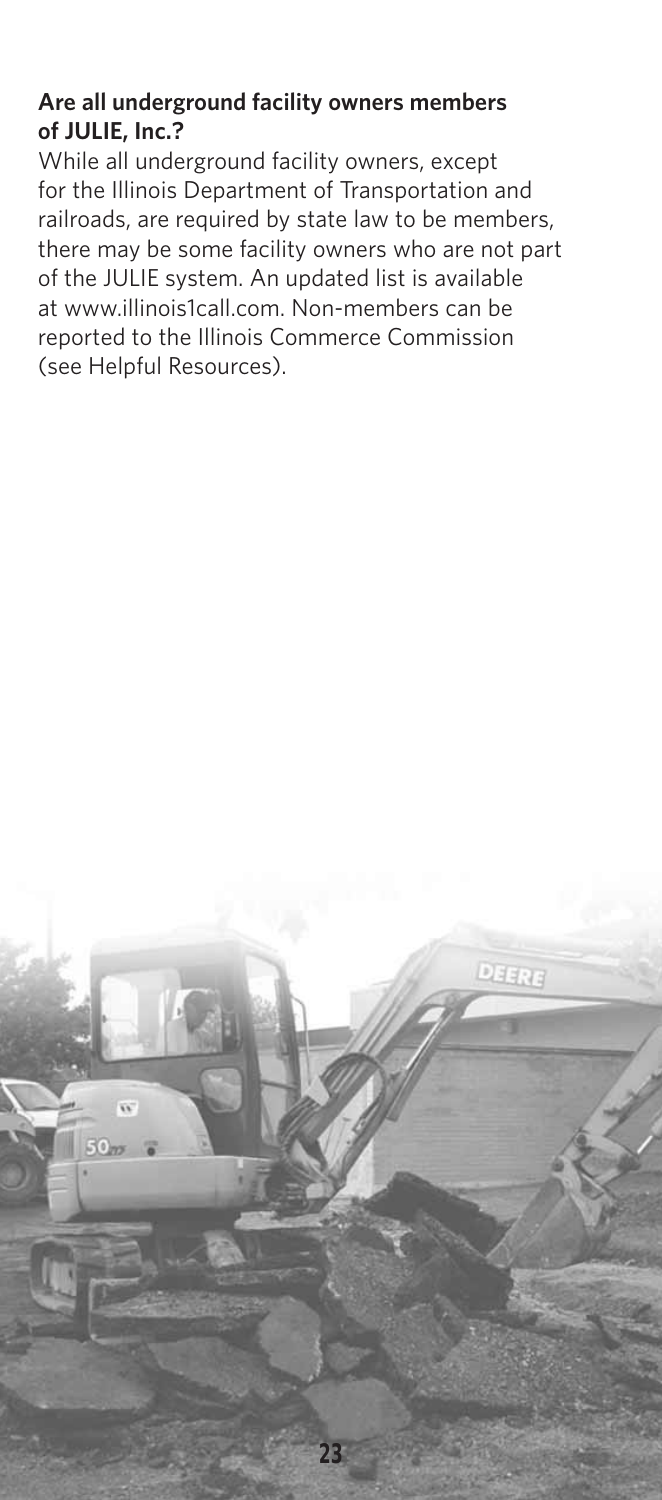## **ILLINOIS UNDERGROUND UTILITY FACILITIES DAMAGE PREVENTION ACT (220 ILCS 50/)**



## **Table of Contents**

| Section 2 Definitions                                  |
|--------------------------------------------------------|
| Section 3 Compliance of Membership                     |
| Section 4 Required Activities                          |
| <b>Section 5</b> Notice of Pre-Construction Conference |
| Section 6 Emergency Excavation or Demolition           |
| Section 7 Damage or Dislocation                        |
| <b>Section 8</b> Liability or Financial Responsibility |
| Section 9 Negligence                                   |
| Section 10 Record of Notice; Marking of Facilities     |
| Section 11  Penalties; Liability; Fund                 |
| Section 12 Statute of Limitations                      |
| Section 13  Mandamus or Injunction                     |
|                                                        |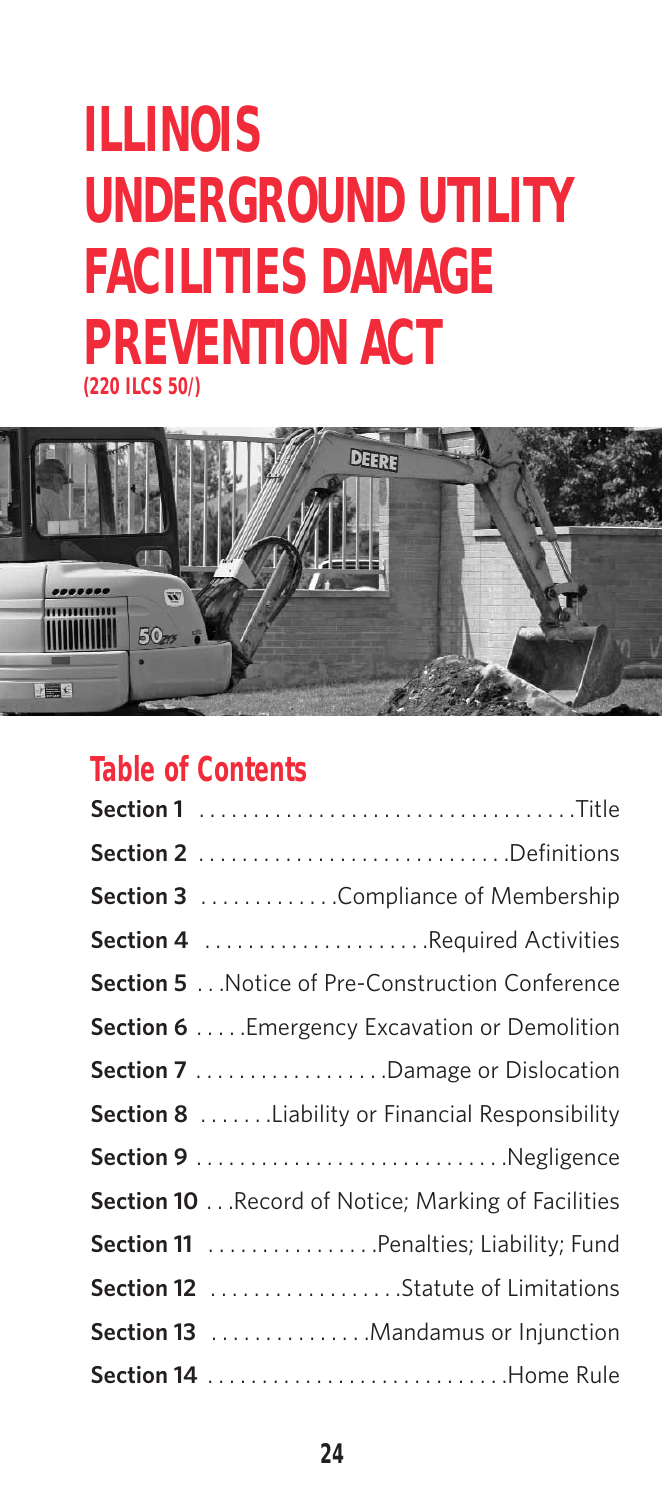#### **(220 ILCS 50/1)**

**Sec. 1.** This Act shall be known and may be cited as the Illinois Underground Utility Facilities Damage Prevention Act, and for the purposes of participating in the State of Illinois Joint Purchasing Program, the State-Wide One-Call Notice System, commonly referred to as "JULIE, Inc.", shall be considered as created by this Act. *(Source: P.A. 96-714, eff. 1-1-10.)*

#### **(220 ILCS 50/2)**

**Sec. 2.** Definitions. As used in this Act, unless the context clearly otherwise requires, the terms specified in Sections 2.1 through 2.11 have the meanings ascribed to them in those Sections. *(Source: P.A. 94-623, eff. 8-18-05.)*

#### **(220 ILCS 50/2.1)**

**Sec. 2.1.** "Person" means an individual, firm, joint venture, partnership, corporation, association, municipality or other governmental unit, department or agency, utility cooperative, or joint stock association, and includes any trustee, receiver, or assignee or employee or agent thereof. *(Source: P.A. 96-714, eff. 1-1-10.)*

#### **(220 ILCS 50/2.1.3)**

**Sec. 2.1.3.** No show request. "No show request" means a notice initiated by an excavator through the State-Wide One-Call Notice System to the owners or operators of underground utility facilities notified in the prior locate request that either failed to mark their facilities or to communicate their non-involvement with the excavation prior to the requested dig start date and time. *(Source: P.A. 96-714, eff. 1-1-10.)*

#### **(220 ILCS 50/2.1.4)**

**Sec. 2.1.4.** Incomplete request. "Incomplete request" means a notice initiated by an excavator through the State-Wide One-Call Notice System to the owners or operators of underground utility facilities notified in a prior locate request that such facility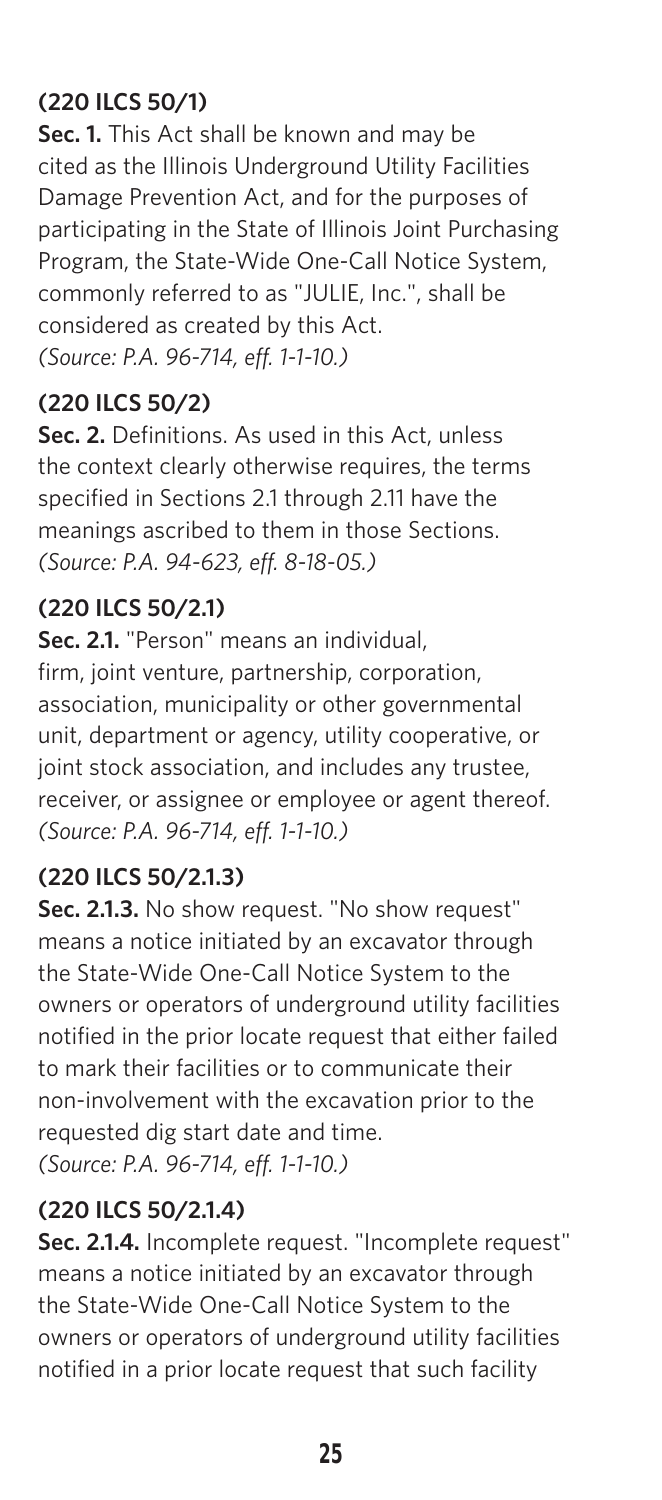owners or operators, as identified by the person excavating, did not completely mark the entire extent or the entire segment of the proposed excavation, as identified by the excavator in the prior notice.

*(Source: P.A. 96-714, eff. 1-1-10.)*

#### **(220 ILCS 50/2.1.5)**

**Sec. 2.1.5**. Re-mark request. "Re-mark request" means a notice initiated by an excavator through the State-Wide One-Call Notice System to the owners or operators of underground utility facilities notified in the initial locate request requesting facility owners or operators to re-mark all or part of the work area identified in the initial locate request, because facility markings are becoming or have become indistinguishable due to factors, including, but not limited to, weather, fading, construction activity, or vandalism. *(Source: P.A. 96-714, eff. 1-1-10.)*

#### **(220 ILCS 50/2.1.6)**

**Sec. 2.1.6.** Residential property owner. "Residential property owner" means any individual or entity that owns or leases real property that is used by such individual or entity as its residence or dwelling. Residential property owner does not include any persons who own or lease residential property for the purpose of holding or developing such property or for any other business or commercial purposes. *(Source: P.A. 96-714, eff. 1-1-10.)*

#### **(220 ILCS 50/2.1.9)**

Sec. 2.1.9. JULIF Excavator Handbook. "JULIF Excavator Handbook" means the handbook periodically updated and published by the State-Wide One-Call Notice System that provides information for excavators and facility owners and operators on the use and services of the State-Wide One-Call Notice System. *(Source: P.A. 96-714, eff. 1-1-10.)*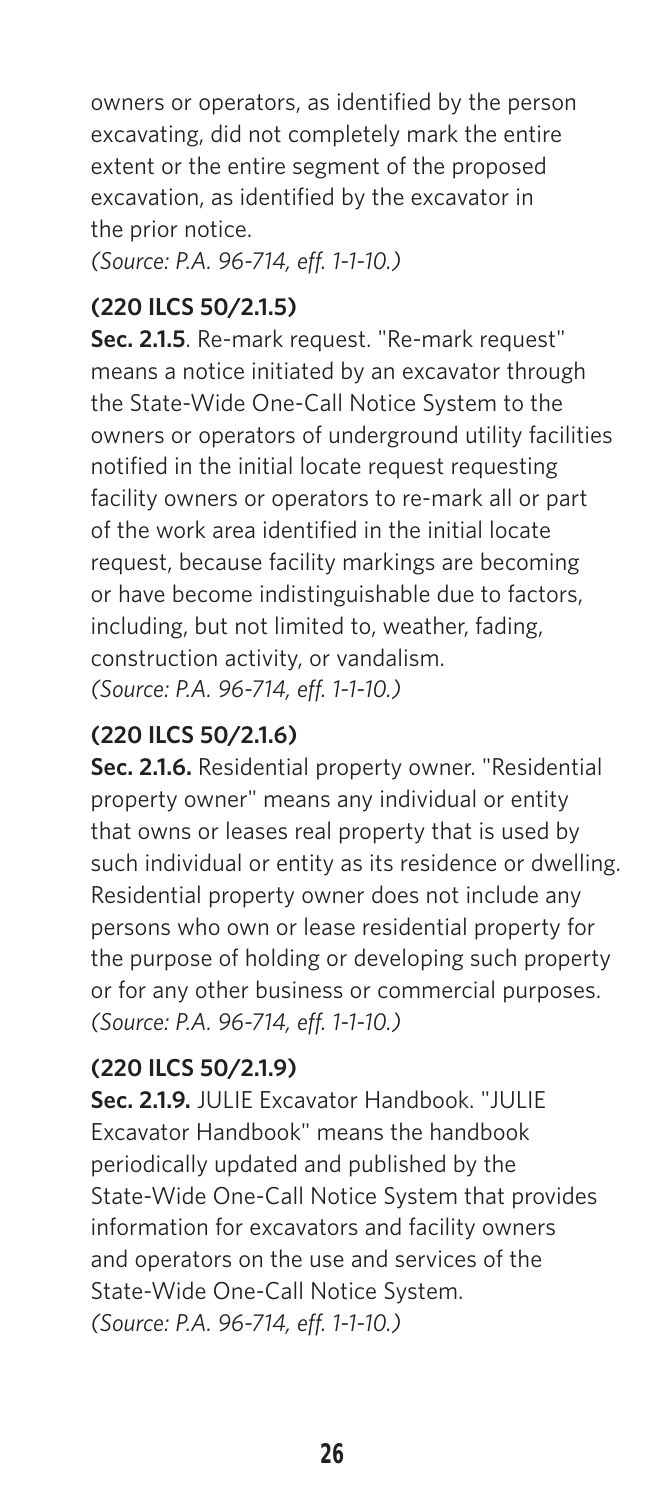#### **(220 ILCS 50/2.1.10)**

**Sec. 2.1.10.** Internal electric grid of a wind turbine generation farm. "Internal electric grid of a wind turbine generation farm" means those facilities located within a wind generation farm from a tower to a substation.

*(Source: P.A. 96-714, eff. 1-1-10.)*

#### **(220 ILCS 50/2.2)**

**Sec. 2.2.** Underground utility facilities. **(a)** "Underground utility facilities" or "facilities" means and includes wires, ducts, fiber optic cable, conduits, pipes, sewers, and cables and their connected appurtenances installed beneath the surface of the ground by:

- **(1)** a public utility as defined in the Public Utilities Act;
- **(2)** a municipally owned or mutually owned utility providing a similar utility service;
- **(3)** a pipeline entity transporting gases, crude oil, petroleum products, or other hydrocarbon materials within the State;
- **(4)** a telecommunications carrier as defined in the Universal Telephone Service Protection Law of 1985, or by a company described in Section 1 of the Telephone Company Act;
- **(5)** a community antenna television system, as defined in the Illinois Municipal Code or the Counties Code;
- **(6)** a holder, as that term is defined in the Cable and Video Competition Law of 2007;
- **(7)** any other entity owning or operating underground facilities that transport generated electrical power to other utility owners or operators or transport generated electrical power within the internal electric grid of a wind turbine generation farm; and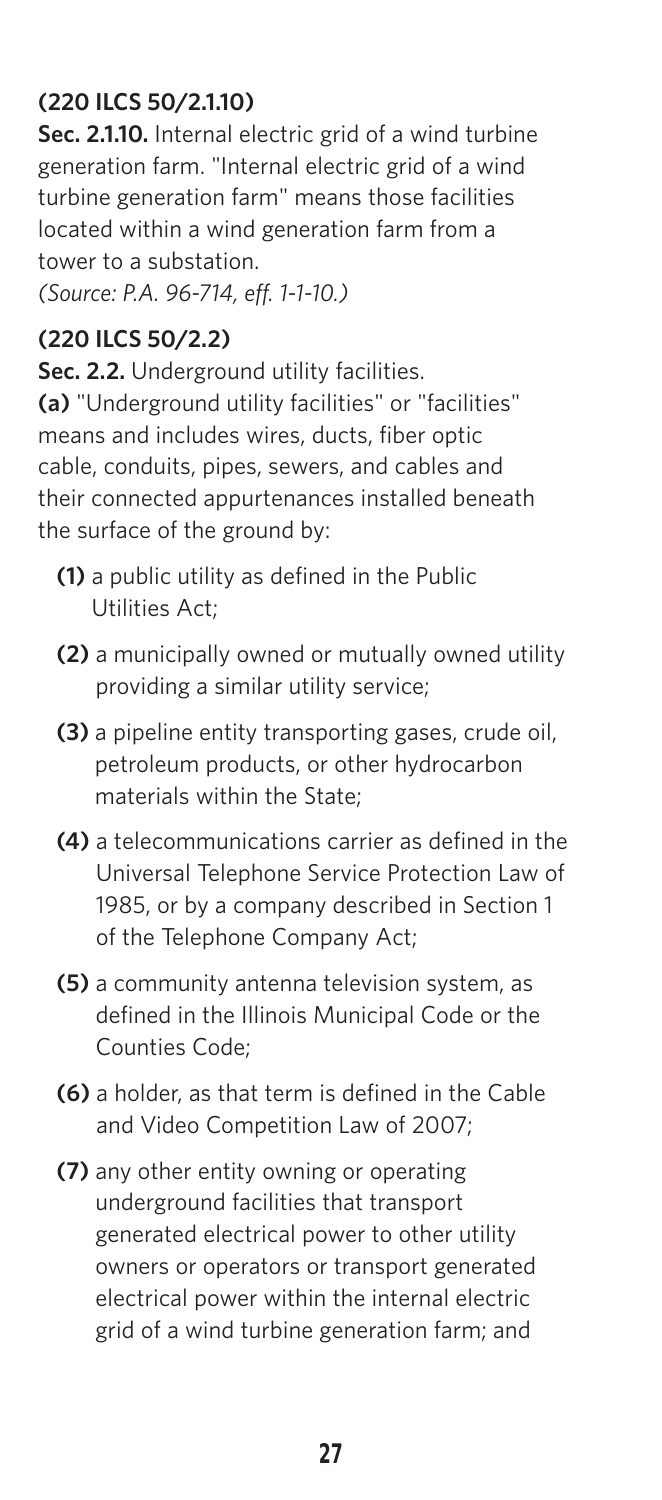**(8)** an electric cooperative as defined in the Public Utilities Act. *(Source: P.A. 96-714, eff. 1-1-10.)*

#### **(220 ILCS 50/2.3)**

**Sec. 2.3.** Excavation. "Excavation" means any operation in which earth, rock, or other material in or on the ground is moved, removed, or otherwise displaced by means of any tools, power equipment or explosives, and includes, without limitation, grading, trenching, digging, ditching, drilling, auguring, boring, tunneling, scraping, cable or pipe plowing, and driving but does not include farm tillage operations or railroad right of way maintenance or operations or coal mining operations regulated under the Federal Surface Mining Control and Reclamation Act of 1977 or any State law or rules or regulations adopted under the federal statute, or land surveying operations as defined in the Illinois Professional Land Surveyor Act of 1989 when not using power equipment, or roadway surface milling.

*(Source: P.A. 94-623, eff. 8-18-05.)*

#### **(220 ILCS 50/2.4)**

**Sec. 2.4.** "Demolition" means the wrecking, razing, rending, moving, or removing of a structure by means of any power tool, power equipment (exclusive of transportation equipment) or explosives. *(Source: P.A. 86-674.)*

#### **(220 ILCS 50/2.5)**

**Sec. 2.5.** "Damage" means the contact or dislocation of any underground utility facility or CATS facility during excavation or demolition which necessitates immediate or subsequent repair by the owner of such facility. *(Source: P.A. 86-674.)*

#### **(220 ILCS 50/2.6)**

**Sec. 2.6.** Emergency locate request. "Emergency locate request" means a locate request for any condition constituting an imminent danger to life,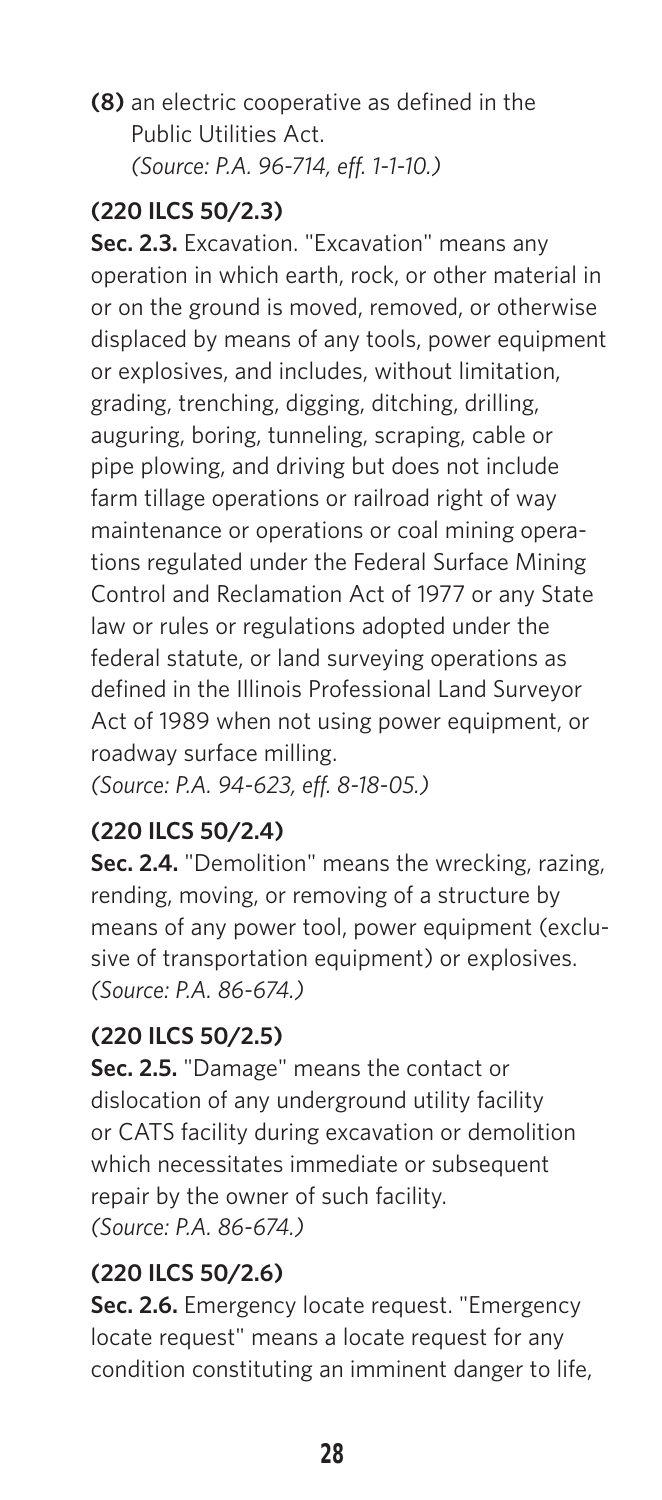health, or property, or a utility service outage, and which requires repair or action before the expiration of 48 hours.

*(Source: P.A. 96-714, eff. 1-1-10.)*

#### **(220 ILCS 50/2.7)**

**Sec. 2.7.** Tolerance zone. "Tolerance zone" means the approximate location of underground utility facilities or CATS facilities defined as a strip of land at least 3 feet wide, but not wider than the width of the underground facility or CATS facility plus 1 1/2 feet on either side of such facility based upon the markings made by the owner or operator of the facility. Excavation within the tolerance zone requires extra care and precaution including, but not limited to, as set forth in Section 4. *(Source: P.A. 92-179, eff. 7-1-02.)*

#### **(220 ILCS 50/2.8)**

**Sec. 2.8.** Approximate location. "Approximate location" means a strip of land at least 3 feet wide, but not wider than the width of the underground facility or CATS facility plus 1 1/2 feet on either side of the facility.

*(Source: P.A. 92-179, eff. 7-1-02.)*

#### **(220 ILCS 50/2.9)**

**Sec. 2.9.** "Forty-eight hours" means 2 business days beginning at 8 a.m. and ending at 4 p.m. (exclusive of Saturdays, Sundays, and holidays recognized by the State-Wide One-Call Notice System or the municipal one-call notice system). All requests for locates received after 4 p.m. will be processed as if received at 8 a.m. the next business day.

*(Source: P.A. 94-623, eff. 8-18-05.)*

#### **(220 ILCS 50/2.10)**

**Sec. 2.10.** "Open cut utility locate" means a method of locating underground utility facilities that requires excavation by the owner, operator, or agent of the underground facility. *(Source: P.A. 94 623, eff. 8-18-05.)*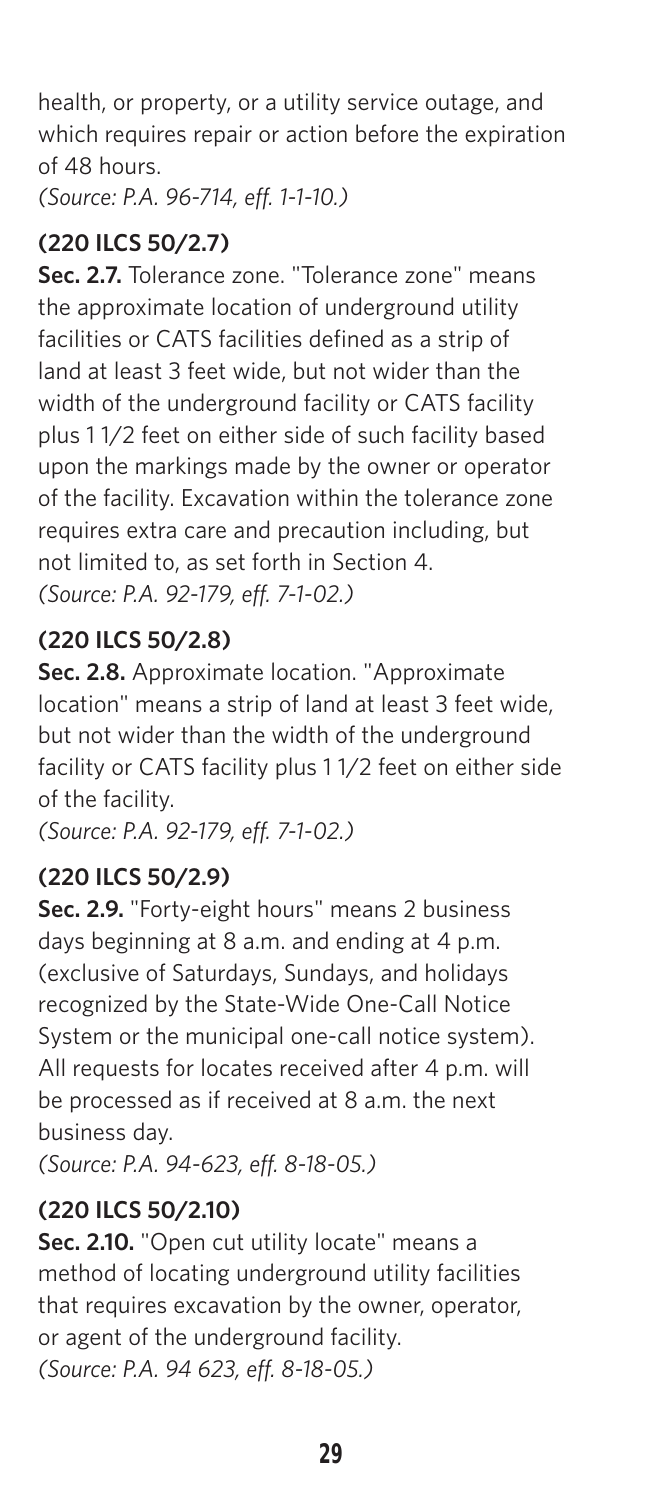#### **(220 ILCS 50/2.11)**

**Sec. 2.11.** "Roadway surface milling" means the removal of a uniform pavement section by rotomilling, grinding, or other means not including the base or subbase. *(Source: P.A. 94-623, eff. 8-18-05.)*

#### **(220 ILCS 50/3)**

**Sec. 3.** The owners or operators of underground utility facilities or CATS facilities that are not currently participants in the State-Wide One-Call Notice System shall, within 6 months of the effective date of this Act, join the State-Wide One-Call Notice System. This Section shall not apply to utilities operating facilities or CATS facilities exclusively within the boundaries of a municipality with a population of at least one million persons.

*(Source: P.A. 86-674.)*

#### **(220 ILCS 50/4)**

**Sec. 4.** Required activities. Every person who engages in nonemergency excavation or demolition shall:

- **(a)** take reasonable action to inform himself of the location of any underground utility facilities in and near the area for which such operation is to be conducted;
- **(b)** plan the excavation or demolition to avoid or minimize interference with underground utility facilities within the tolerance zone by utilizing such precautions that include, but are not limited to, hand excavation, vacuum excavation methods, and visually inspecting the excavation while in progress until clear of the existing marked facility;
- **(c)** if practical, use white paint, flags, stakes, or both, to outline the dig site;
- **(d)** provide notice not less than 48 hours but no more than 14 calendar days in advance of the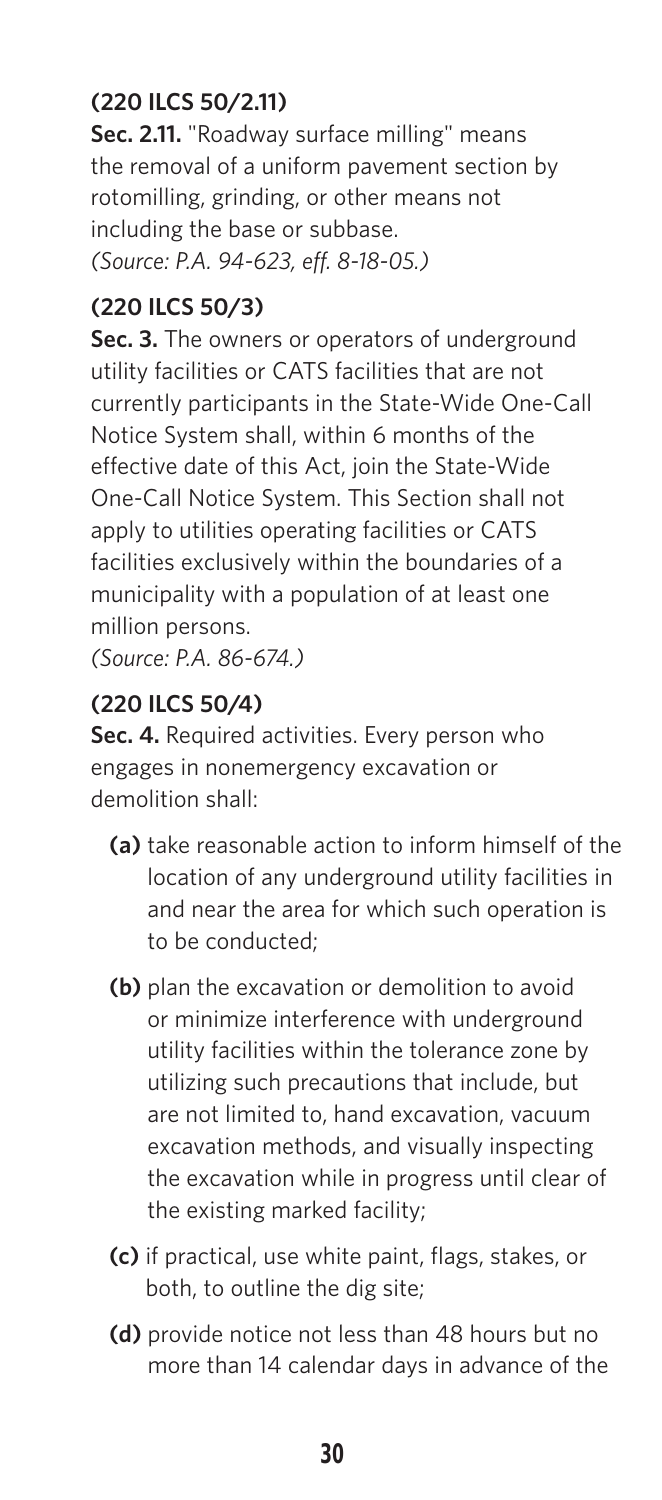start of the excavation or demolition to the owners or operators of the underground utility facilities in and near the excavation or demolition area through the State-Wide One-Call Notice System or, in the case of nonemergency excavation or demolition within the boundaries of a municipality of at least one million persons which operates its own one-call notice system, through the one-call notice system which operates in that municipality.

At a minimum, the notice required under this subsection (d) shall provide:

- **(1)** the person's name, address, phone number at which a person can be reached, and fax number, if available;
- **(2)** the start date and time of the planned excavation or demolition;
- **(3)** all counties, cities, or townships, or any combination thereof, where the proposed excavation shall take place;
- **(4)** the address at which the excavation or demolition shall take place;
- **(5)** the type and extent of the work involved; and
- **(6)** the section or quarter sections when the information in items (1) through (5) of this subsection (d) does not allow the State-Wide One-Call Notice System to determine the appropriate excavation or demolition site. This item (6) does not apply to residential property owners;
- **(e)** provide, during and following excavation or demolition, such support for existing underground utility facilities in and near the excavation or demolition area as may be reasonably necessary for the protection of such facilities unless otherwise agreed to by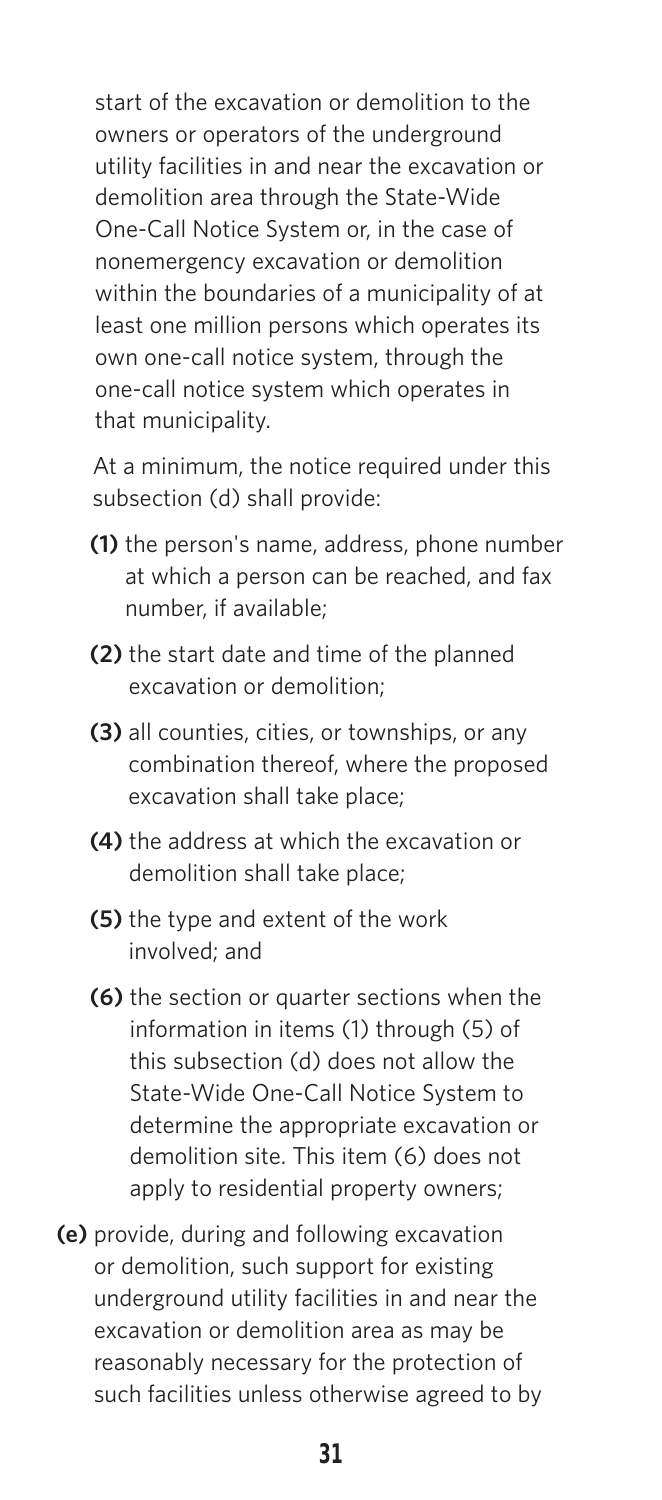the owner or operator of the underground facility;

- **(f)** backfill all excavations in such manner and with such materials as may be reasonably necessary for the protection of existing underground utility facilities in and near the excavation or demolition area;
- **(g)** after February 29, 2004, when the excavation or demolition project will extend past 28 calendar days from the date of the original notice provided under clause (d), the excavator shall provide a subsequent notice to the owners or operators of the underground utility facilities in and near the excavation or demolition area through the State-Wide One-Call Notice System or, in the case of excavation or demolition within the boundaries of a municipality having a population of at least 1,000,000 inhabitants that operates its own one-call notice system, through the one-call notice system that operates in that municipality informing utility owners and operators that additional time to complete the excavation or demolition project will be required. The notice will provide the excavator with an additional 28 calendar days from the date of the subsequent notification to continue or complete the excavation or demolition project;
- **(h)** exercise due care at all times to protect underground utility facilities. If, after proper notification through the State-Wide One-Call Notice System and upon arrival at the site of the proposed excavation, the excavator observes clear evidence of the presence of an unmarked or incompletely marked utility in the area of the proposed excavation, the excavator shall not begin excavating until all affected facilities have been marked or 2 hours after an additional call is made to the State-Wide One-Call Notice System for the area.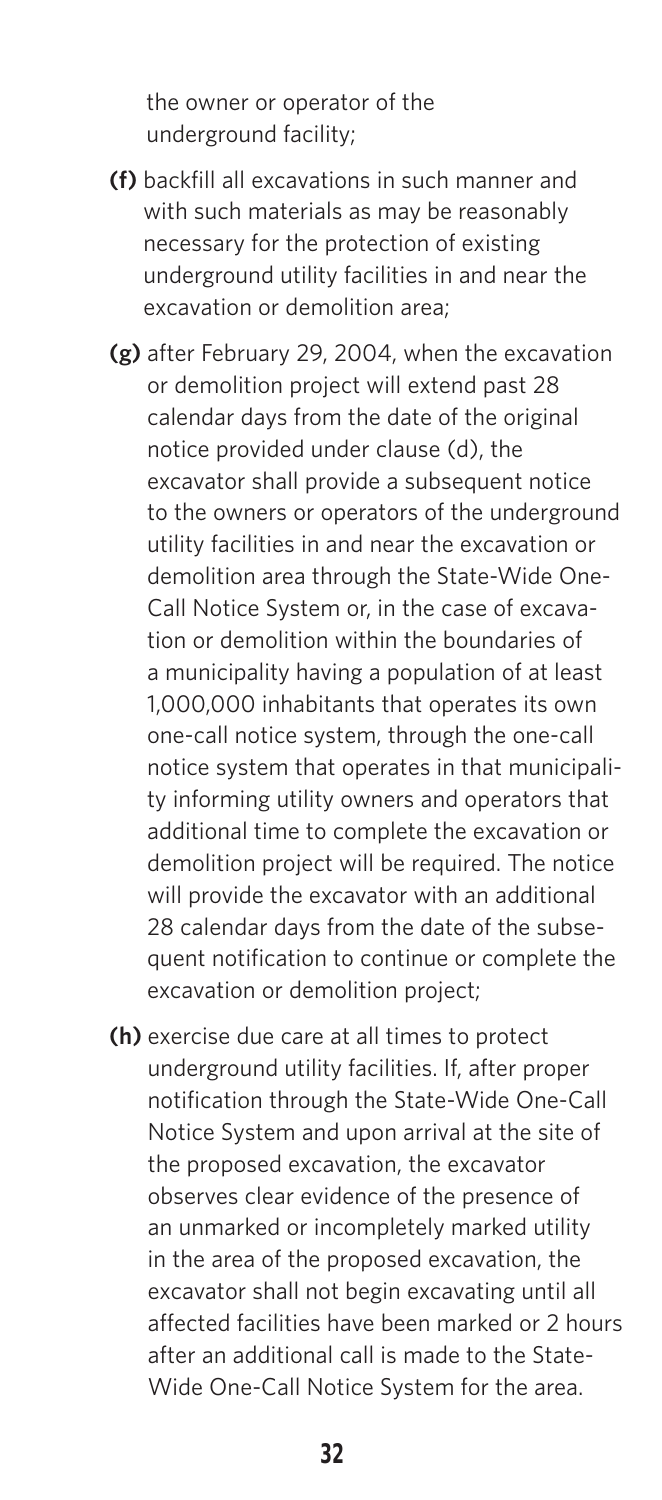The owner or operator of the utility shall respond within 2 hours of the excavator's call to the State-Wide One-Call Notice System; and

**(i)** when factors, including, but not limited to, weather, construction activity, or vandalism, at the excavation site have caused the utility markings to become faded or indistinguishable, the excavator shall provide an additional notice through the State-Wide One-Call Notice System requesting that only the affected areas where excavation or demolition is to continue be re-marked. Facility owners or operators must respond to the notice to re-mark according to the requirements of Section 10 of this Act.

Nothing in this Section prohibits the use of any method of excavation if conducted in a manner that would avoid interference with underground utility facilities.

*(Source: P.A. 96-714, eff. 1-1-10.)*

#### **(220 ILCS 50/5)**

**Sec. 5.** Notice of preconstruction conference. When the Illinois Department of Transportation notifies an owner or operator of an underground utility facility or CATS facility that the Department will conduct a preconstruction conference concerning new construction, reconstruction, or maintenance of State highways in and near the area in which such owner or operator has placed underground utility facilities, such notification shall, except as otherwise provided in this Section constitute compliance by the Department or its contractors with paragraphs (a), (b), and (d) of Section 4 of this Act. In instances when notification of a preconstruction conference is provided to the owner or operator of an underground utility facility or CATS facility but no specific date is established at the preconstruction conference for the new construction,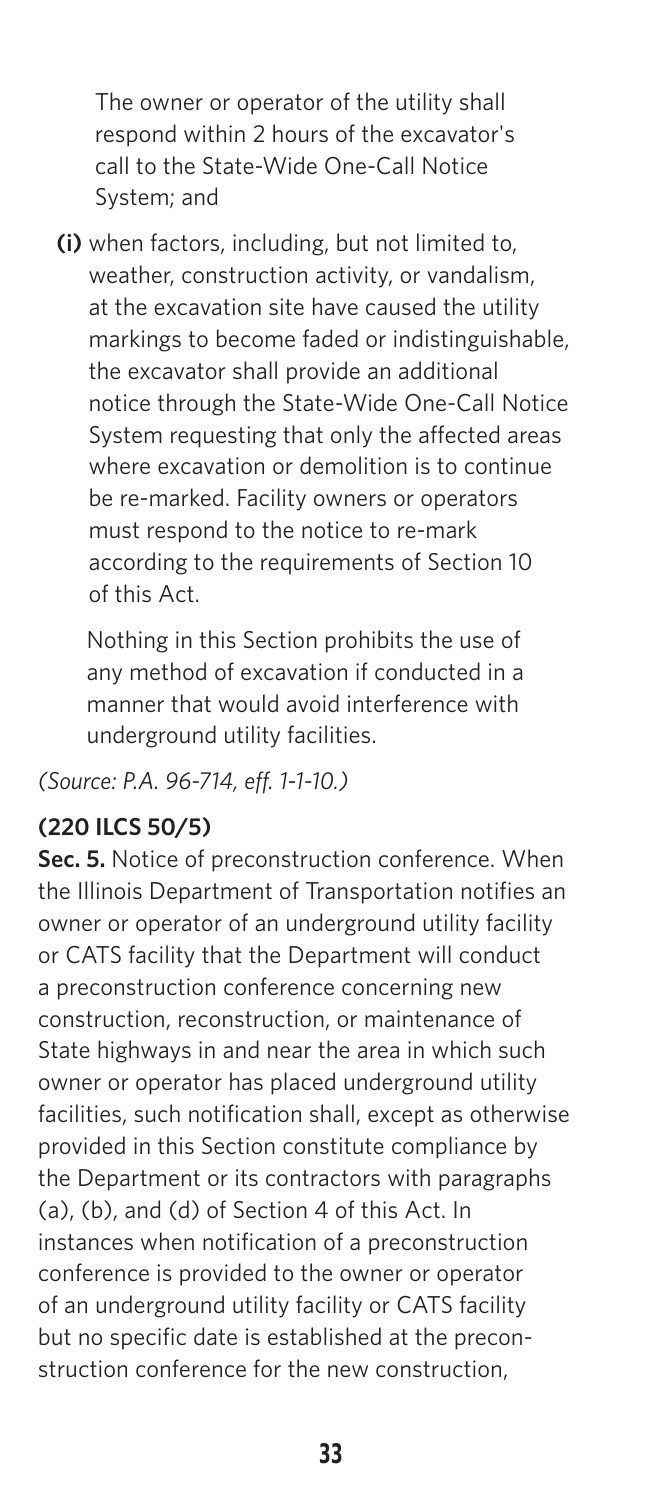reconstruction or maintenance of State highways in and near the area in which the owner or operator has placed underground utility facilities or CATS facilities, then the Department or its contractors shall later comply with paragraph (d) of Section 4 of this Act.

*(Source: P.A. 92-179, eff. 7-1-02.)*

#### **(220 ILCS 50/6)**

**Sec. 6.** Emergency excavation or demolition.

- **(a)** Every person who engages in emergency excavation or demolition outside of the boundaries of a municipality of at least one million persons which operates its own one-call notice system shall take all reasonable precautions to avoid or minimize interference between the emergency work and existing underground utility facilities in and near the excavation or demolition area, through the State-Wide One-Call Notice System, and shall notify, as far in advance as possible, the owners or operators of such underground utility facilities in and near the emergency excavation or demolition area, through the State-Wide One-Call Notice System. At a minimum, the notice required under this subsection (a) shall provide:
	- **(1)** the person's name, address, and (i) phone number at which a person can be reached and (ii) fax number, if available;
	- **(2)** the start date of the planned emergency excavation or demolition;
	- **(3)** the address at which the excavation or demolition will take place; and
	- **(4)** the type and extent of the work involved.

There is a wait time of 2 hours or the date and time requested on the notice, whichever is longer, after an emergency locate notification request is made through the State-Wide One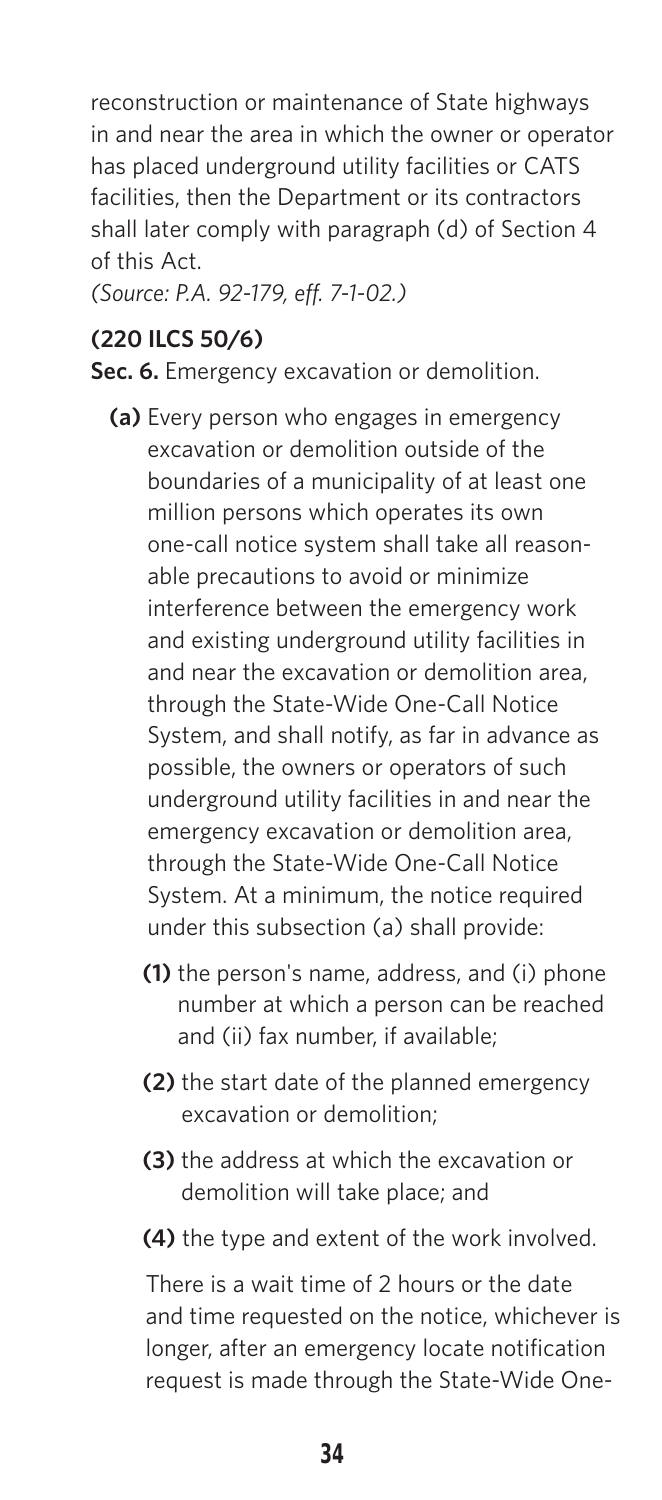Call Notice System. If the conditions at the site dictate an earlier start than the required wait time, it is the responsibility of the excavator to demonstrate that site conditions warranted this earlier start time.

Upon notice by the person engaged in emergency excavation or demolition, the owner or operator of an underground utility facility in or near the excavation or demolition area shall communicate with the person engaged in emergency excavation or demolition within 2 hours or by the date and time requested on the notice, whichever is longer by (1) marking the approximate location of underground facilities; (2) advising the person excavating that their underground facilities are not in conflict with the emergency excavation; or (3) notifying the person excavating that the owner or operator shall be delayed in marking because of conditions as referenced in subsection (g) of Section 11 of this Act.

The notice by the owner or operator to the person engaged in emergency excavation or demolition may be provided by phone or phone message or by marking the excavation or demolition area. The owner or operator has discharged the owner's or operator's obligation to provide notice under this Section if the owner or operator attempts to provide notice by telephone but is unable to do so because the person engaged in the emergency excavation or demolition does not answer his or her telephone or does not have an answering machine or answering service to receive the telephone call. If the owner or operator attempts to provide notice by telephone or by facsimile but receives a busy signal, that attempt shall not discharge the owner or operator from the obligation to provide notice under this Section.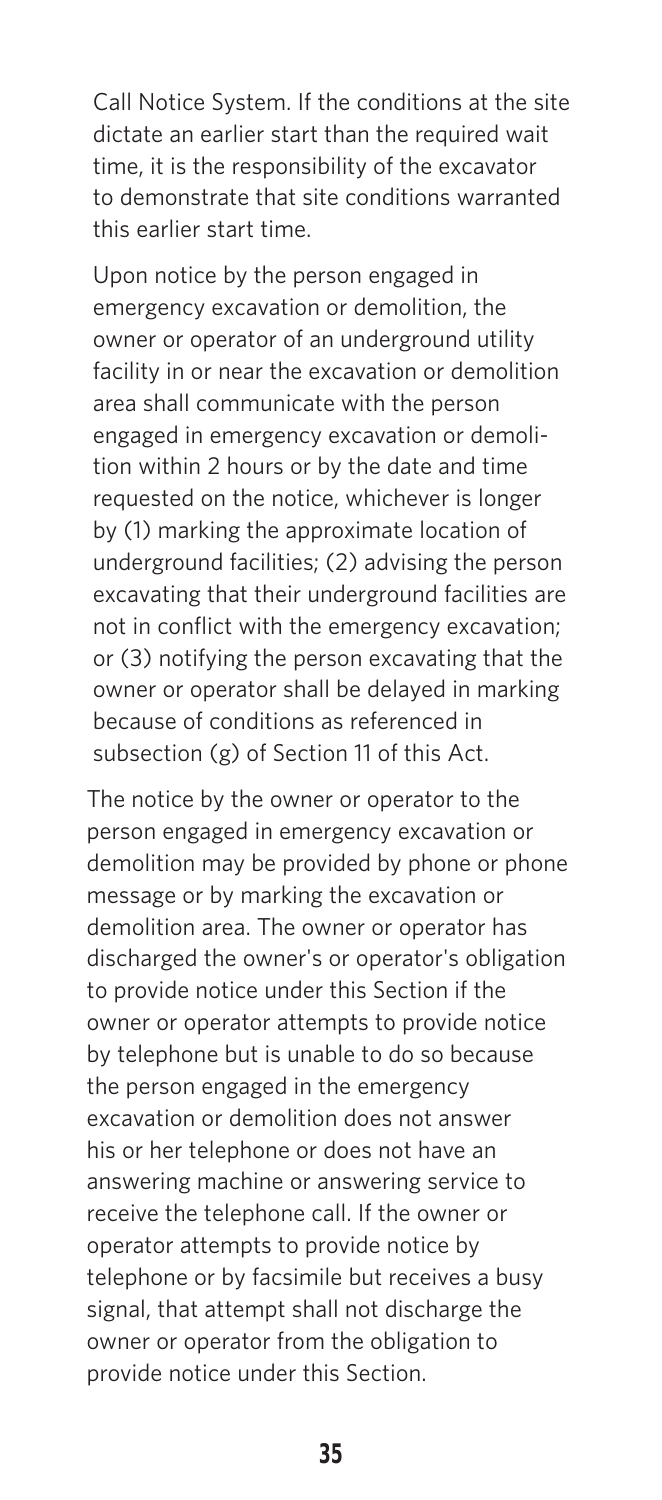- **(b)** Every person who engages in emergency excavation or demolition within the boundaries of a municipality of at least one million persons which operates its own one-call notice system shall take all reasonable precautions to avoid or minimize interference between the emergency work and existing underground utility facilities in and near the excavation or demolition area, through the municipality's one-call notice system, and shall notify, as far in advance as possible, the owners and operators of underground utility facilities in and near the emergency excavation or demolition area, through the municipality's one-call notice system.
- **(c)** The reinstallation of traffic control devices shall be deemed an emergency for purposes of this Section.
- **(d)** An open cut utility locate shall be deemed an emergency for purposes of this Section. *(Source: P.A. 96-714, eff. 1-1-10.)*

#### **(220 ILCS 50/7)**

**Sec. 7.** Damage or dislocation. In the event of any damage to or dislocation of any underground utility facilities in connection with any excavation or demolition, emergency or nonemergency, the person responsible for the excavation or demolition operations shall immediately notify the affected utility and the State-Wide One-Call Notice System and cease excavation in the area of the damage when the damaged facility is a threat to life or property or if otherwise required by law or, in the case of damage or dislocation in connection with any excavation or demolition within the boundaries of a municipality having a population of at least 1,000,000 inhabitants that operates its own one-call notice system, notify the affected utility and the one-call notice system that operates in that municipality. The person responsible for the excavation or demolition shall not attempt to repair,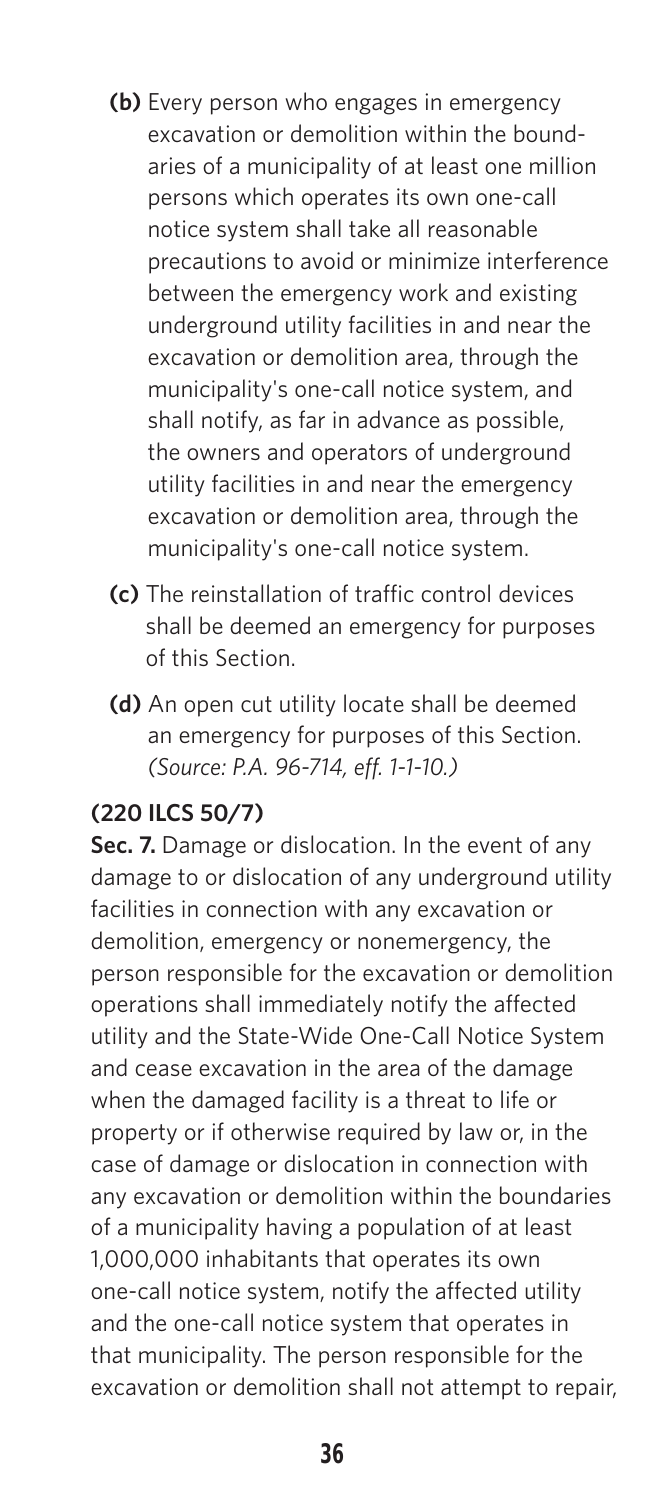clamp, or constrict the damaged utility facility unless under the supervision or advisement of the utility facility owner or operator. At no time shall a person under this Act be required by a utility facility owner or operator to attempt to repair, clamp, or constrict a damaged utility facility. In the event of any damage to any underground utility facility that results in the escape of any flammable, toxic, or corrosive gas or liquid, the person responsible for the excavation or demolition shall call 9-1-1 and notify authorities of the damage. Owners and operators of underground utility facilities that are damaged and the excavator involved shall work in a cooperative and expeditious manner to repair the affected utility.

*(Source: P.A. 96-714, eff. 1-1-10.)*

#### **(220 ILCS 50/8)**

**Sec. 8.** Liability or financial responsibility.

- **(a)** Nothing in this Act shall be deemed to affect or determine the financial responsibility for any operation under this Act or liability of any person for any damages that occur unless specifically stated otherwise.
- **(b)** Nothing in this Act shall be deemed to provide for liability or financial responsibility of the Department of Transportation, its officers and employees concerning any underground utility facility or CATS facility located on highway right of way by permit issued under the provisions of Section 9-113 of the Illinois Highway Code. It is not the intent of this Act to change any remedies in law regarding the duty of providing lateral support.
- **(c)** Neither the State-Wide One-Call Notice System nor any of its officers, agents, or employees shall be liable for damages for injuries or death to persons or damage to property caused by acts or omissions in the receipt, recording, or transmission of locate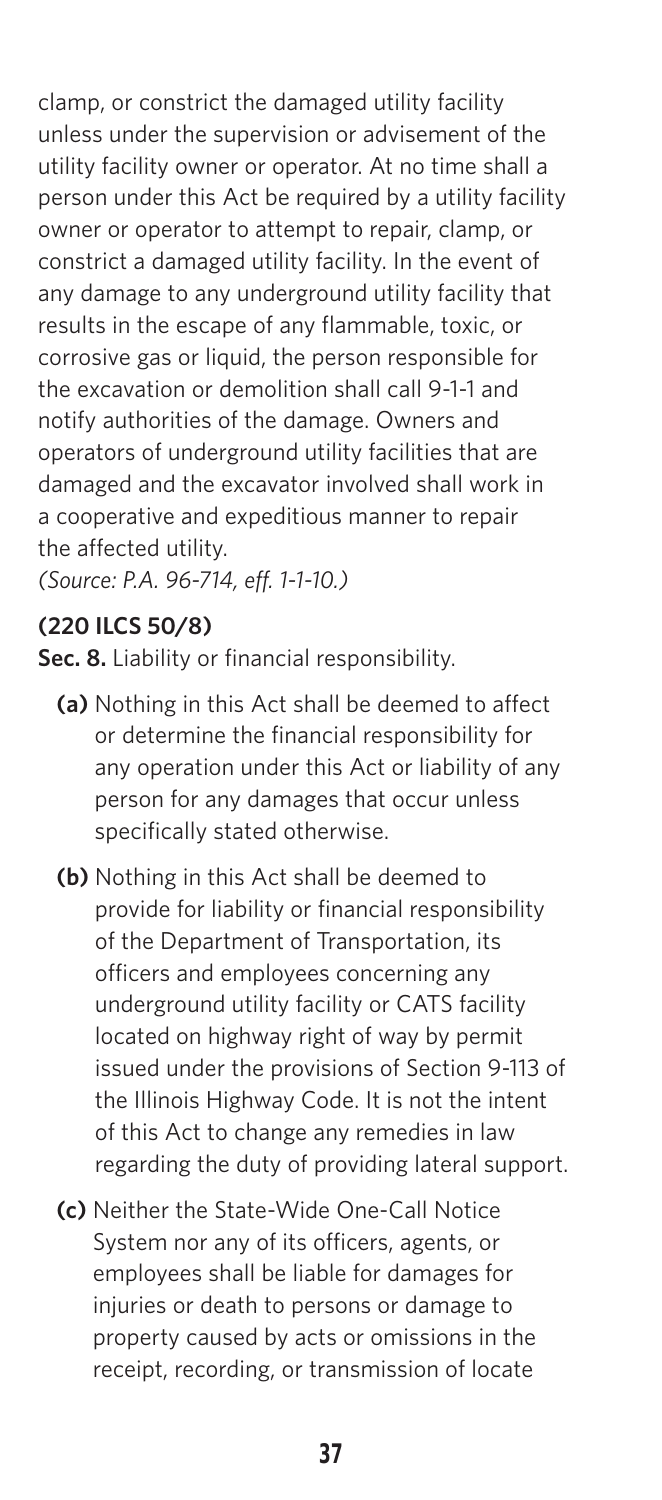requests or other information in the performance of its duties as the State-Wide One-Call Notice System, unless the act or omission was the result of willful and wanton misconduct.

**(d)** Any residential property owner who fails to comply with any provision of this Act and damages underground utility facilities or CATS facilities while engaging in excavation or demolition on such residential property shall not be subject to a penalty under this Act, but shall be liable for the damage caused to the owner or operator of the damaged underground utility facilities or CATS facilities. *(Source: P.A. 92-179, eff. 7-1-02.)*

#### **(220 ILCS 50/9)**

**Sec. 9.** When it is shown by competent evidence in any action for damages to underground utility facilities or CATS facilities that such damages resulted from excavation or demolition and that the person engaged in such excavation or demolition failed to comply with the provisions of this Act, that person shall be deemed prima facie guilty of negligence. When it is shown by competent evidence in any action for damages to persons, material or equipment brought by persons undertaking excavation or demolition acting in compliance with the provisions of this Act that such damages resulted from the failure of owners and operators of underground facilities or CATS facilities to comply with the provisions of this Act, those owners and operators shall be deemed prima facie guilty of negligence. *(Source: P.A. 86-674.)*

#### **(220 ILCS 50/10)**

Sec. 10. Record of notice; marking of facilities. Upon notice by the person engaged in excavation or demolition, the person owning or operating underground utility facilities in or near the excavation or demolition area shall cause a written record to be made of the notice and shall mark,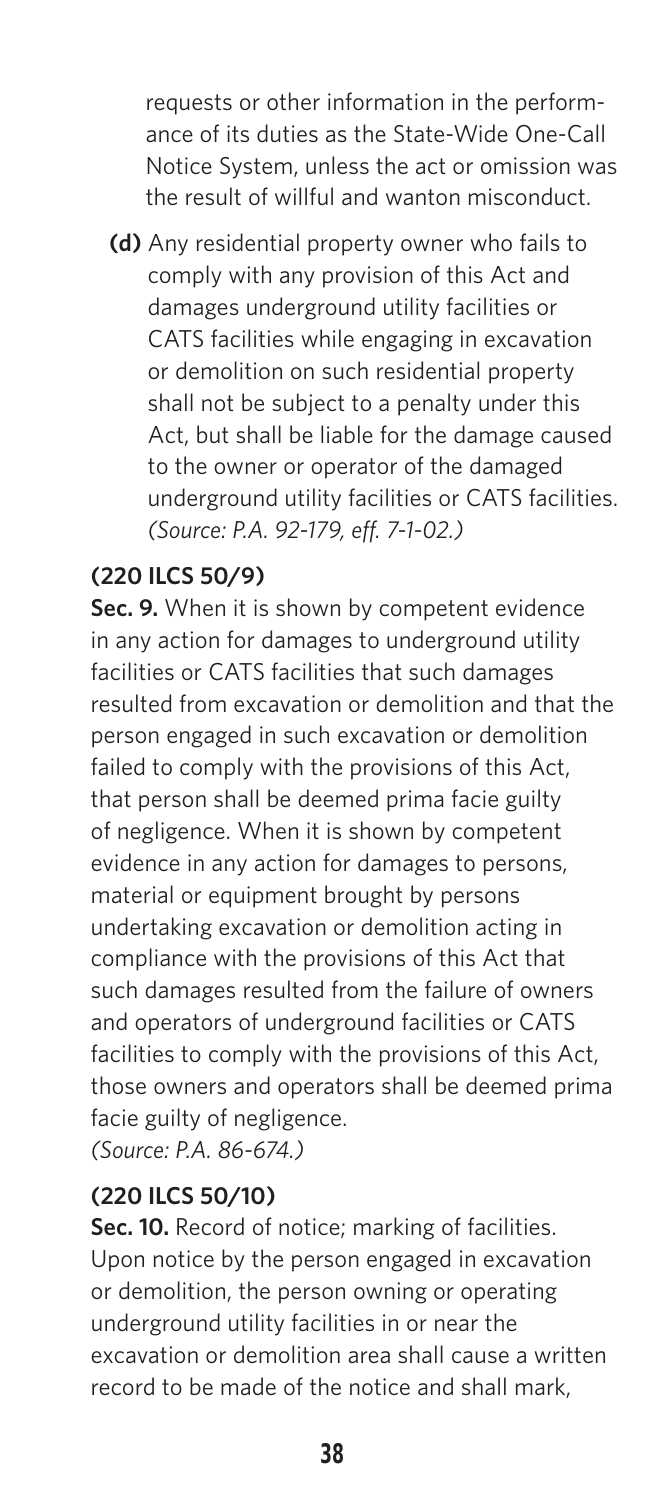within 48 hours of receipt of notice or by the requested date and time indicated on the notice, whichever is later, the approximate locations of such facilities so as to enable the person excavating or demolishing to establish the location of the underground utility facilities. Owners and operators of underground sewer facilities that are located outside the boundaries of a municipality having a population of at least 1,000,000 inhabitants shall be required to respond and mark the approximate location of those sewer facilities when the excavator indicates, in the notice required in Section 4, that the excavation or demolition project will exceed a depth of 7 feet. "Depth", in this case, is defined as the distance measured vertically from the surface of the ground to the top of the sewer facility. Owners and operators of underground sewer facilities that are located outside the boundaries of a municipality having a population of at least 1,000,000 inhabitants shall be required at all times to locate the approximate location of those sewer facilities when: (1) directional boring is the indicated type of excavation work being performed within the notice; (2) the underground sewer facilities owned are non gravity, pressurized force mains; or (3) the excavation indicated will occur in the immediate proximity of known underground sewer facilities that are less than 7 feet deep. Owners or operators of underground sewer facilities that are located outside the boundaries of a municipality having a population of at least 1,000,000 inhabitants shall not hold an excavator liable for damages that occur to sewer facilities that were not required to be marked under this Section, provided that prompt notice of the damage is made to the State-Wide One-Call Notice System and the utility owner as required in Section 7.

All persons subject to the requirements of this Act shall plan and conduct their work consistent with reasonable business practices. Conditions may exist making it unreasonable to request that locations be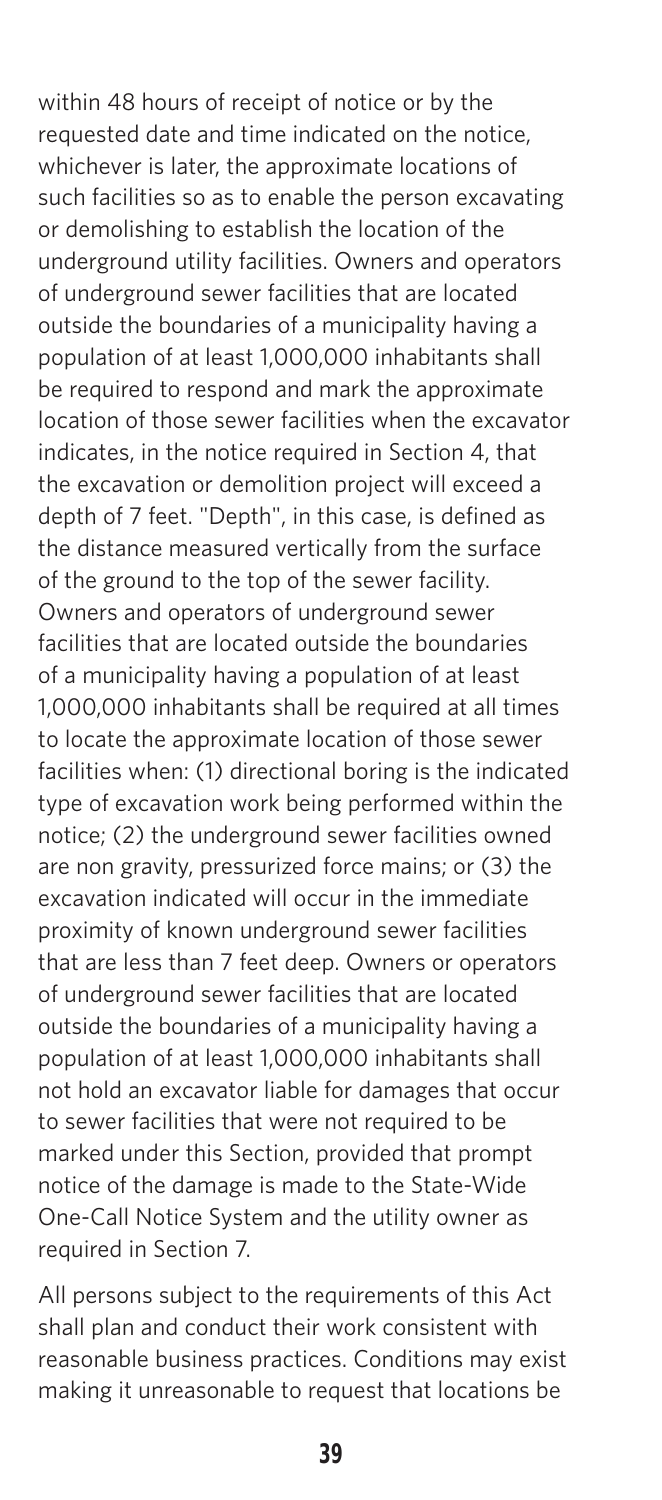marked within 48 hours or by the requested date and time indicated on the notice, whichever is later. It is unreasonable to request owners and operators of underground utility facilities to locate all of their facilities in an affected area upon short notice in advance of a large or extensive nonemergency project, or to request extensive locates in excess of a reasonable excavation or demolition work schedule, or to request locates under conditions where a repeat request is likely to be made because of the passage of time or adverse job conditions. Owners and operators of underground utility facilities must reasonably anticipate seasonal fluctuations in the number of locate requests and staff accordingly.

If a person owning or operating underground utility facilities receives a notice under this Section but does not own or operate any underground utility facilities within the proposed excavation or demolition area described in the notice, that person, within 48 hours or by the requested date and time indicated on the notice, whichever is later, after receipt of the notice, shall so notify the person engaged in excavation or demolition who initiated the notice, unless the person who initiated the notice expressly waives the right to be notified that no facilities are located within the excavation or demolition area. The notification by the owner or operator of underground utility facilities to the person engaged in excavation or demolition may be provided in any reasonable manner including, but not limited to, notification in any one of the following ways: by face to face communication; by phone or phone message; by facsimile; by posting in the excavation or demolition area; or by marking the excavation or demolition area. The owner or operator of those facilities has discharged the owner's or operator's obligation to provide notice under this Section if the owner or operator attempts to provide notice by telephone or by facsimile, if the person has supplied a facsimile number, but is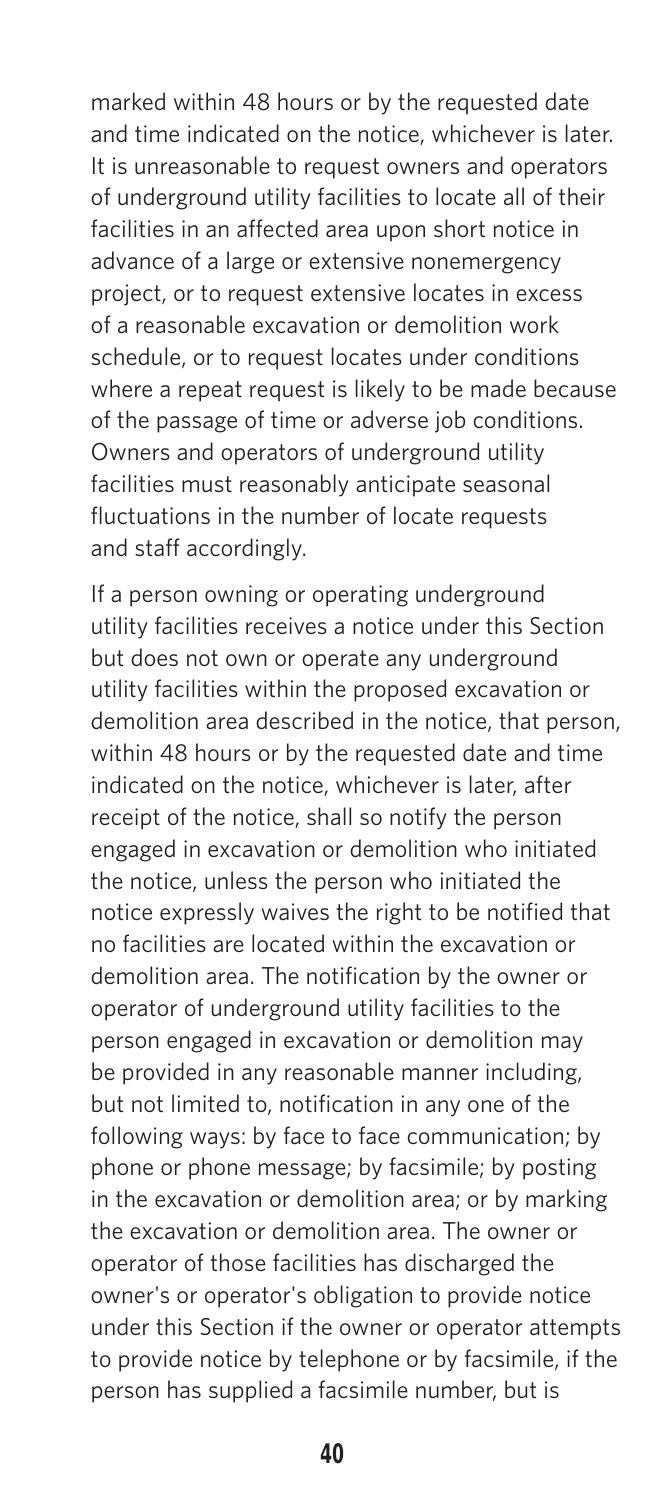unable to do so because the person engaged in the excavation or demolition does not answer his or her telephone or does not have an answering machine or answering service to receive the telephone call or does not have a facsimile machine in operation to receive the facsimile transmission. If the owner or operator attempts to provide notice by telephone or by facsimile but receives a busy signal, that attempt shall not serve to discharge the owner or operator of the obligation to provide notice under this Section.

A person engaged in excavation or demolition may expressly waive the right to notification from the owner or operator of underground utility facilities that the owner or operator has no facilities located in the proposed excavation or demolition area. Waiver of notice is only permissible in the case of regular or nonemergency locate requests. The waiver must be made at the time of the notice to the State-Wide One-Call Notice System. A waiver made under this Section is not admissible as evidence in any criminal or civil action that may arise out of, or is in any way related to, the excavation or demolition that is the subject of the waiver.

For the purposes of this Act, underground facility operators may utilize a combination of flags, stakes, and paint when possible on non-paved surfaces and when dig site and seasonal conditions warrant. If the approximate location of an underground utility facility is marked with stakes or other physical means, the following color coding shall be employed:

#### **Facility Owner or Agent Use Only**

| • Electric Power, Distribution                |  |
|-----------------------------------------------|--|
|                                               |  |
|                                               |  |
| • Gas Distribution                            |  |
| and TransmissionHigh Visibility Safety Yellow |  |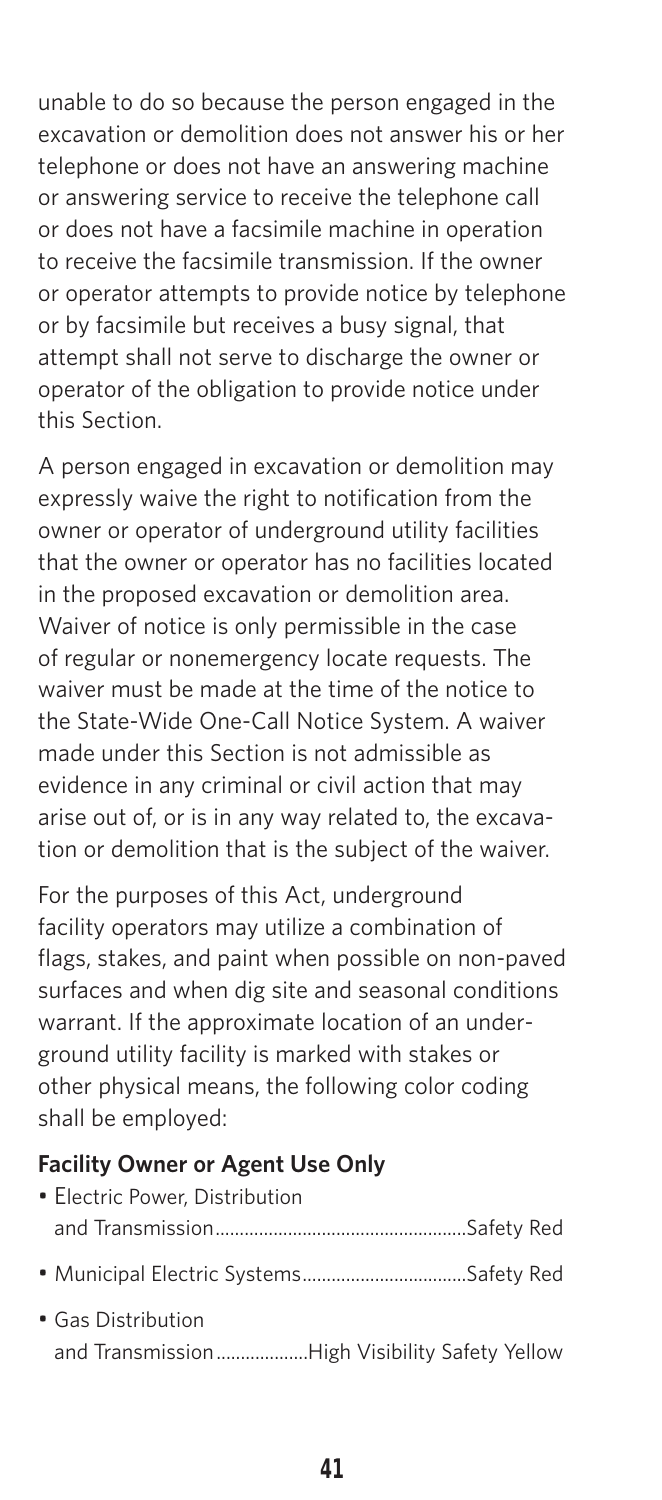| • Oil Distribution                     | and TransmissionHigh Visibility Safety Yellow |
|----------------------------------------|-----------------------------------------------|
| • Telephone and                        |                                               |
| • Community Antenna                    |                                               |
| · Water Systems Safety Precaution Blue |                                               |
|                                        |                                               |
| • Non-potable Water                    |                                               |

#### **Excavator Use Only**

| • Proposed Excavation Safety White (Black when |
|------------------------------------------------|
| snow is on the ground)                         |

*(Source: P.A. 96-714, eff. 1-1-10.)*

#### **(220 ILCS 50/11)**

Sec. 11. Penalties; liability; fund.

- **(a)** Every person who, while engaging in excavation or demolition, wilfully fails to comply with the Act by failing to provide the notice to the owners or operators of the underground facilities near the excavation or demolition area through the State-Wide One-Call Notice System as required by Section 4 or 6 of this Act shall be subject to a penalty of up to \$5,000 for each separate offense and shall be liable for the damage caused to the owners or operators of the facility. Every person who fails to provide notice and willfully fails to comply with other provisions of this Act shall be subject to additional penalties of up to \$2,500 for each separate offense and shall be liable for the damage caused to the owners or operators of the facility.
- **(b)** Every person who has provided the notice to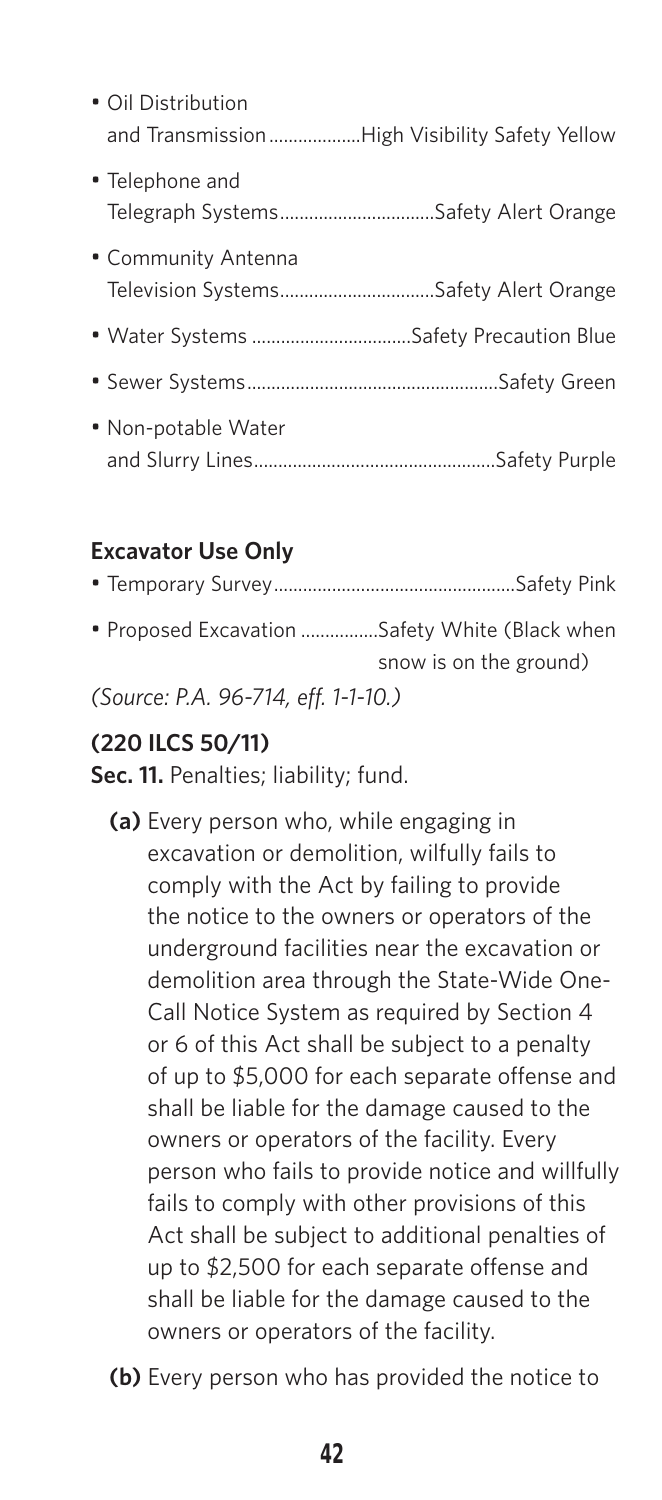the owners or operators of the underground utility facilities in and near the excavation or demolition area through the State-Wide One-Call Notice System as required by Section 4 or 6 of this Act, but otherwise wilfully fails to comply with this Act, shall be subject to a penalty of up to \$2,500 for each separate offense and shall be liable for the damage caused to the owners or operators of the facility.

- **(c)** Every person who, while engaging in excavation or demolition, has provided the notice to the owners or operators of the underground utility facilities in and near the excavation or demolition area through the State-Wide One-Call Notice System as required by Section 4 or 6 of this Act, but otherwise, while acting reasonably, damages any underground utility facilities, shall not be subject to a penalty, but shall be liable for the damage caused to the owners or operators of the facility provided the underground utility facility is properly marked as provided in Section 10 of this Act.
- **(d)** Every person who provides notice to the owners or operators of the underground utility facilities through the State-Wide One-Call Notice System as an emergency locate request and the locate request is not an emergency locate request as defined in Section 2.6 of this Act shall be subject to a penalty of up to \$2,500 for each separate offense.
- **(e)** Owners and operators of underground utility facilities who willfully fail to comply with this Act by a failure to respond or mark the approximate location of an underground utility as required by subsection (h) of Section 4, subsection (a) of Section 6, or Section 10 of this Act after being notified of planned excavation or demolition through the State-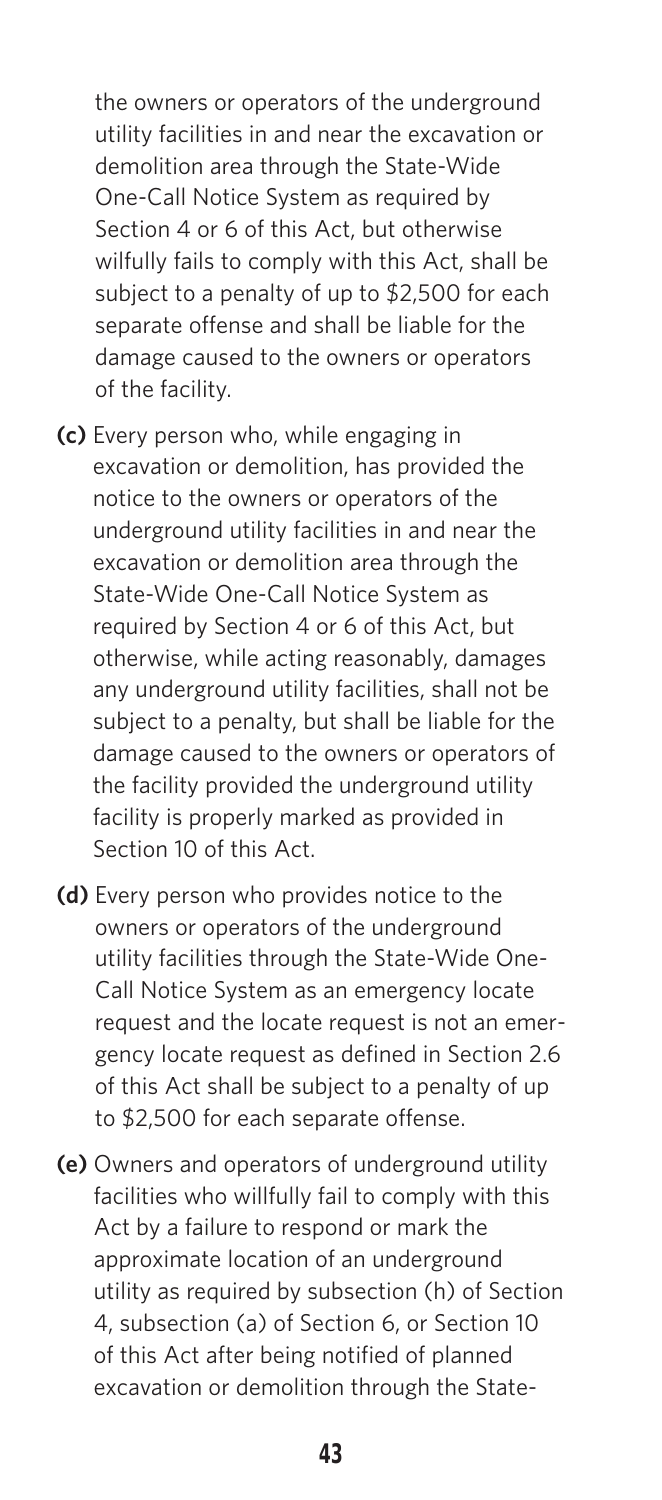Wide One-Call Notice System, shall be subject to a penalty of up to \$5,000 for each separate offense.

- **(f)** As provided in Section 3 of this Act, all owners or operators of underground utility facilities who fail to join the State-Wide One-Call Notice System by January 1, 2003 shall be subject to a penalty of \$100 per day for each separate offense. Every day an owner or operator fails to join the State-Wide One-Call Notice System is a separate offense. This subsection (f) does not apply to utilities operating facilities exclusively within the boundaries of a municipality with a population of at least 1,000,000 persons.
- **(g)** No owner or operator of underground utility facilities shall be subject to a penalty where a delay in marking or a failure to mark or properly mark the location of an underground utility is caused by conditions beyond the reasonable control of such owner or operator.
- **(h)** Any person who is neither an agent, employee, or authorized locating contractor of the owner or operator of the underground utility facility nor an excavator involved in the excavation activity who removes, alters, or otherwise damages markings, flags, or stakes used to mark the location of an underground utility other than during the course of the excavation for which the markings were made or before completion of the project shall be subject to a penalty up to \$1,000 for each separate offense.
- **(i)** (Blank).
- **(j)** The Illinois Commerce Commission shall have the power and jurisdiction to, and shall, enforce the provisions of this Act. The Illinois Commerce Commission may impose administrative penalties as provided in this Section.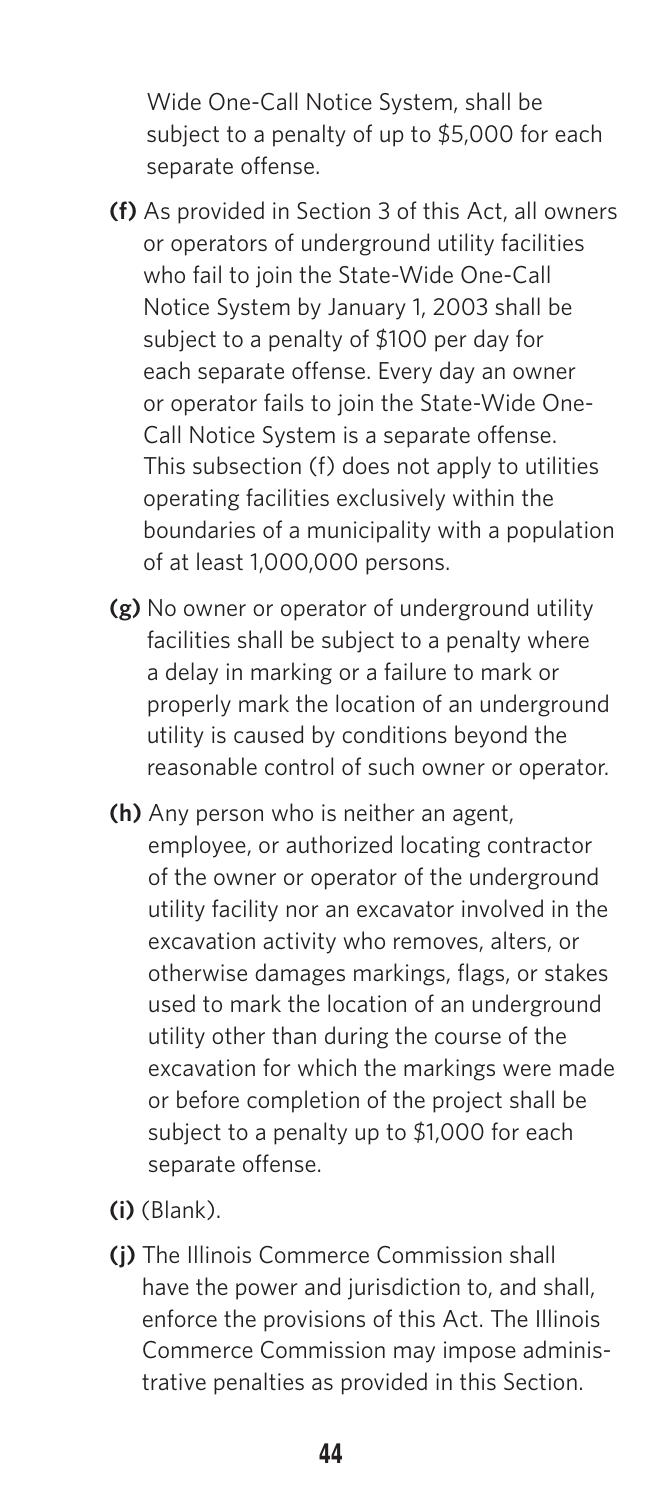The Illinois Commerce Commission may promulgate rules and develop enforcement policies in the manner provided by the Public Utilities Act in order to implement compliance with this Act. When a penalty is warranted, the following criteria shall be used in determining the magnitude of the penalty:

- **(1)** gravity of noncompliance;
- **(2)** culpability of offender;
- **(3)** history of noncompliance for the 18 months prior to the date of the incident; however, when determining non compliance the alleged violator's roles as operator or owner and the person engaged in excavating shall be treated separately;
- **(4)** ability to pay penalty;
- **(5)** show of good faith of offender;
- **(6)** ability to continue business; and
- **(7)** other special circumstances.
- **(k)** There is hereby created in the State treasury a special fund to be known as the Illinois Underground Utility Facilities Damage Prevention Fund. All penalties recovered in any action under this Section shall be paid into the Fund and shall be distributed annually as a grant to the State-Wide One-Call Notice System to be used in safety and informational programs to reduce the number of incidents of damage to underground utility facilities in Illinois. The distribution shall be made during January of each calendar year based on the balance in the Illinois Underground Utility Facilities Damage Prevention Fund as of December 31 of the previous calendar year. In all such actions under this Section, the procedure and rules of evidence shall conform with the Code of Civil Procedure, and with rules of courts governing civil trials.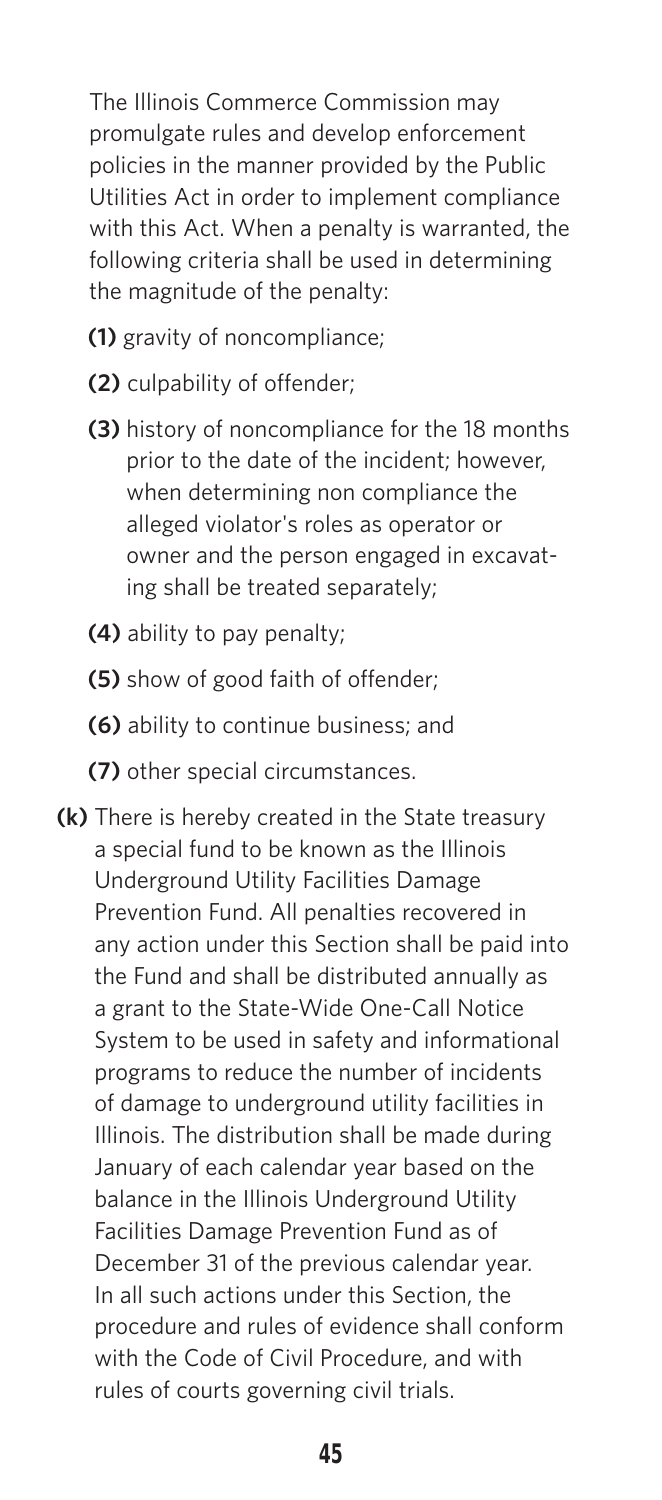**(l)** The Illinois Commerce Commission shall establish an Advisory Committee consisting of a representative from each of the following: utility operator, JULIE, excavator, municipality, and the general public. The Advisory Committee shall serve as a peer review panel for any contested penalties resulting from the enforcement of this Act.

The members of the Advisory Committee shall be immune, individually and jointly, from civil liability for any act or omission done or made in performance of their duties while serving as members of such Advisory Committee, unless the act or omission was the result of willful and wanton misconduct.

**(m)** If, after the Advisory Committee has considered a particular contested penalty and performed its review functions under this Act and the Commission's rules, there remains a dispute as to whether the Commission should impose a penalty under this Act, the matter shall proceed in the manner set forth in Article X of the Public Utilities Act, including the provisions governing judicial review.

*(Source: P.A. 96-714, eff. 1-1-10.)*

#### **(220 ILCS 50/11.3)**

**Sec. 11.3.** Emergency telephone system outages; reimbursement. Any person who negligently damages an underground facility or CATS facility causing an emergency telephone system outage must reimburse the public safety agency that provides personnel to answer calls or to maintain or operate an emergency telephone system during the outage for the agency's costs associated with answering calls or maintaining or operating the system during the outage. For the purposes of this Section, "public safety agency" means the same as in Section 2.02 of the Emergency Telephone System Act.

*(Source: P.A. 92-149, eff. 1-1-02.)*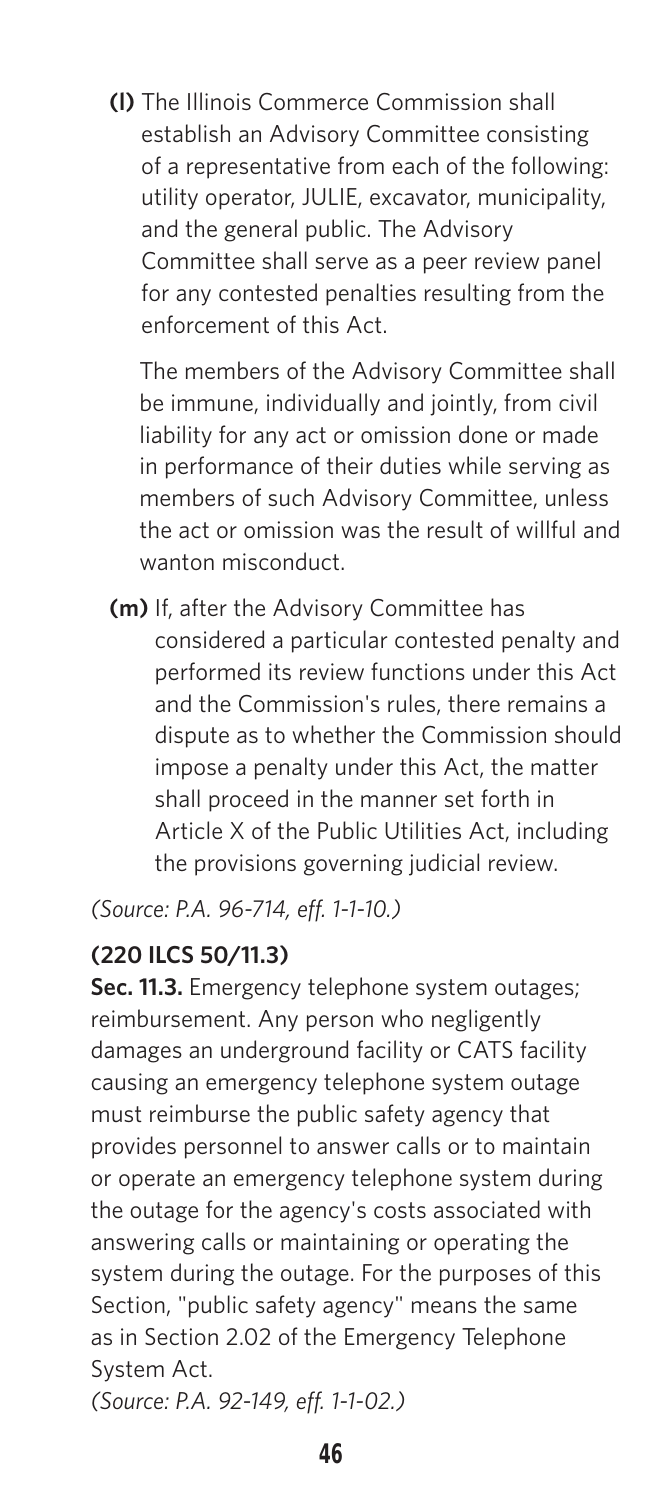#### **(220 ILCS 50/11.5)**

**Sec. 11.5.** Limitation on liability.

- **(a)** In joining the State-Wide One-Call Notice System, a municipality's liability, under any membership agreement rules and regulations, for the indemnification of (i) the entity that is in charge of or managing the System or any officer, agent, or employee of that entity or (ii) a member of the System or any officer, agent, or employee of a member of the System shall be limited to claims arising as a result of the acts or omissions of the municipality or its officers, agents, or employees or arising out of the operations of the municipality's underground utility facilities.
- **(b)** Subsection (a) shall not be construed to create any additional liability for a municipality in relation to any member of the System with which the municipality may have entered into a franchise agreement. If a municipality's liability for indemnification under a franchise agreement is narrower than under this Section, the franchise agreement controls.

*(Source: P.A. 90-481, eff. 8-17-97.)*

#### **(220 ILCS 50/12)**

**Sec. 12.** No action may be brought under Section 11 of this Act unless commenced within 2 years after the date of violation of this Act. *(Source: P.A. 86-674.)*

#### **(220 ILCS 50/13)**

**Sec. 13.** Mandamus or injunction. Where public safety or the preservation of uninterrupted, necessary utility service or community antenna television system service is endangered by any person engaging in excavation or demolition in a negligent or unsafe manner which has resulted in or is likely to result in damage to underground utility facilities or CATS facilities or proposing to use procedures for excavation or demolition which are likely to result in damage to underground utility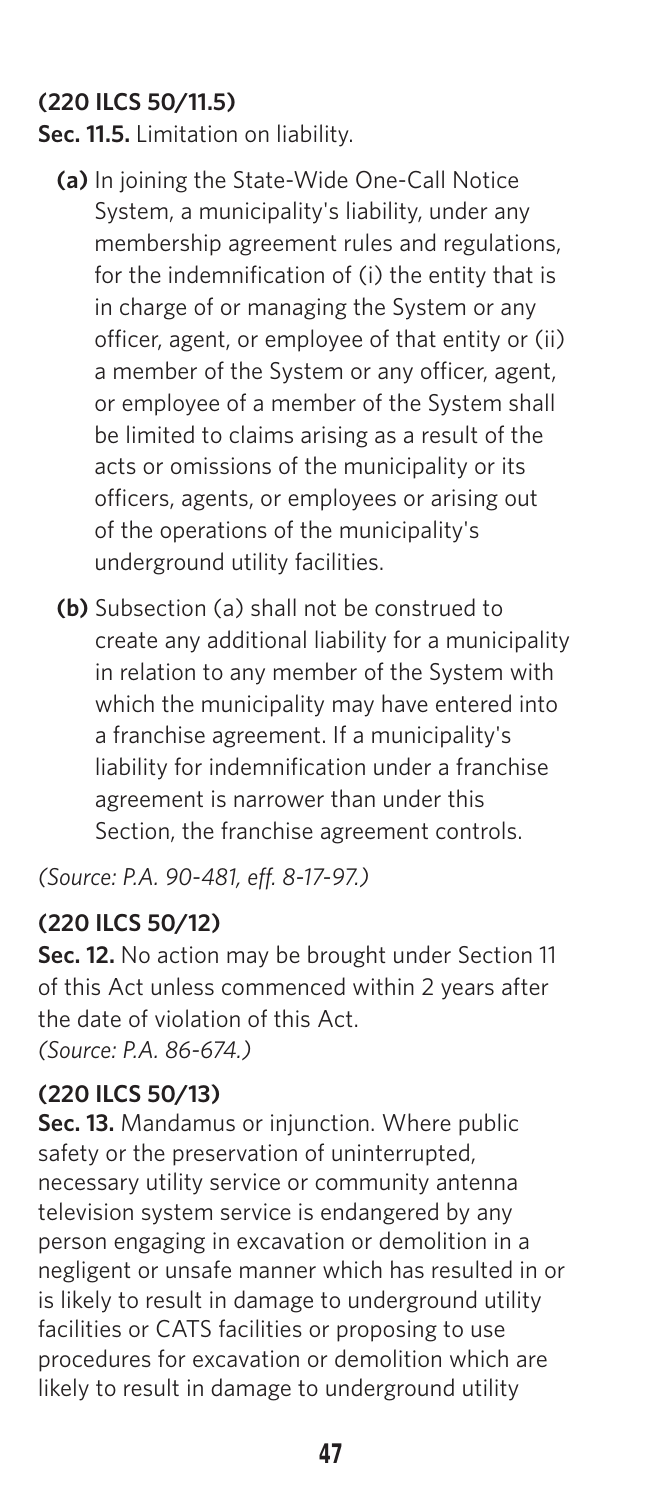facilities or CATS facilities, or where the owner or operator of underground utility facilities or CATS facilities endangers an excavator by willfully failing to respond to a locate request, the owner or operator of such facilities or the excavator or the State's Attorney or the Illinois Commerce Commission at the request of the owner or operator of such facilities or the excavator may commence an action in the circuit court for the county in which the excavation or demolition is occurring or is to occur, or in which the person complained of has his principal place of business or resides, for the purpose of having such negligent or unsafe excavation or demolition stopped and prevented or to compel the marking of underground utilities facilities or CATS facilities, either by mandamus or injunction. *(Source: P.A. 92-179, eff. 7-1-02.)*

#### **(220 ILCS 50/14)**

**Sec. 14.** Home rule. The regulation of underground utility facilities and CATS facilities damage prevention, as provided for in this Act, is an exclusive power and function of the State. A home rule unit may not regulate underground utility facilities and CATS facilities damage prevention, as provided for in this Act. All units of local government, including home rule units, must comply with the provisions of this Act. This Section is a denial and limitation of home rule powers and functions under subsection (h) of Section 6 of Article VII of the Illinois Constitution. *(Source: P.A. 92-179, eff. 7-1-02.)*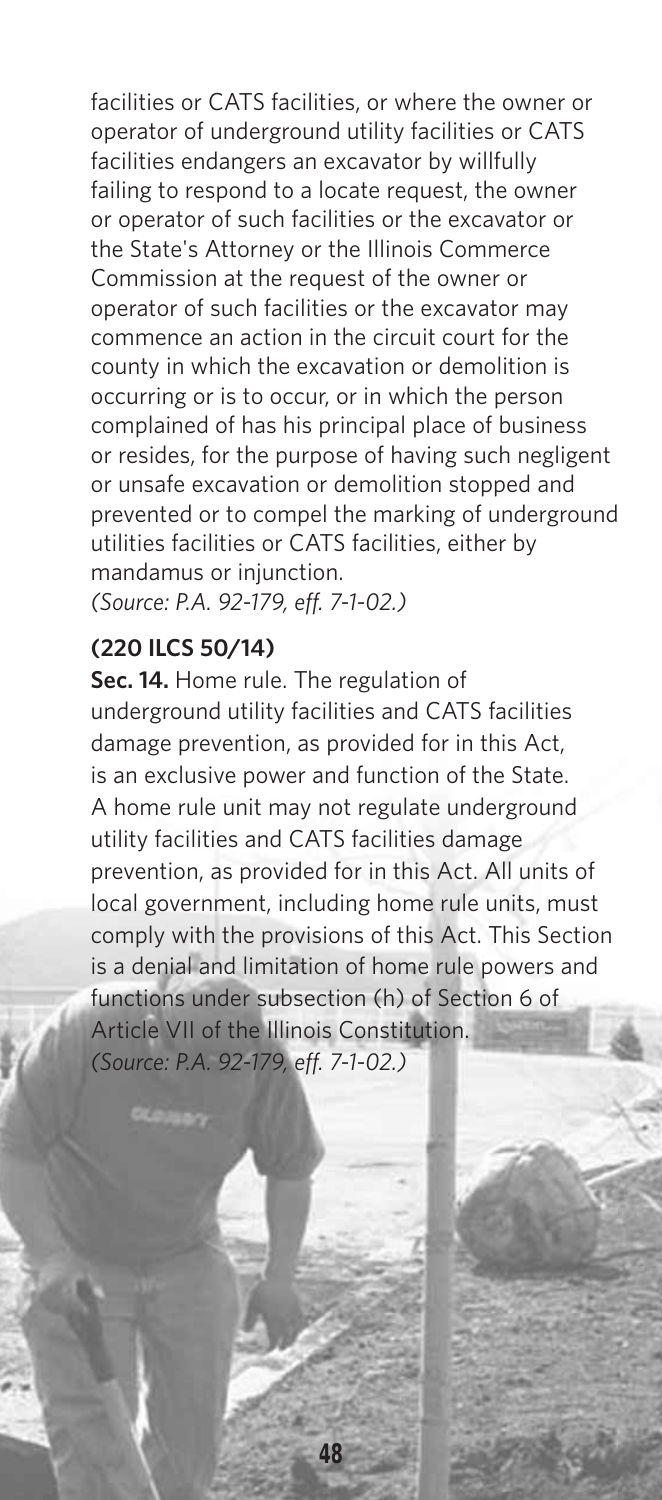

## **WAYS TO REACH JULIE**

### **CALL BEFORE YOU DIG**

• Simply call 811 or 1-800-892-0123. Call center agents are available 24/7.

#### **CLICK BEFORE YOU DIG**

#### **E-Request**

• Log on to www.illinois1call.com and enter your own locate request online. It's easy, electronic and for everyone.

#### **Remote Ticket Entry**

• This popular option is designed for frequent users. For information and upcoming training dates, call 815-741-5011 or visit our Web site.

### **FAX BEFORE YOU DIG**

#### **Fax-a-Locate**

• This program requires a 72-hour advance notice from the start of the work. For information, call 815-741-5002 or visit our Web site.

### **EDUCATE WITH TRAINING AND SAFETY PROGRAMS**

JULIE's Damage Prevention Managers are available at no cost to discuss and provide safety and education presentations to excavators, facility owners or the general public regarding the one-call process and state law. Classes or presentations can be tailored to meet the specific educational needs of your company or group.

For contact information, visit our Web site or call 815-741-5000 during normal business hours. Safety and education materials are also available on the site.

> It's Smart. It's Free. It's the Law. **www.illinois1call.com**